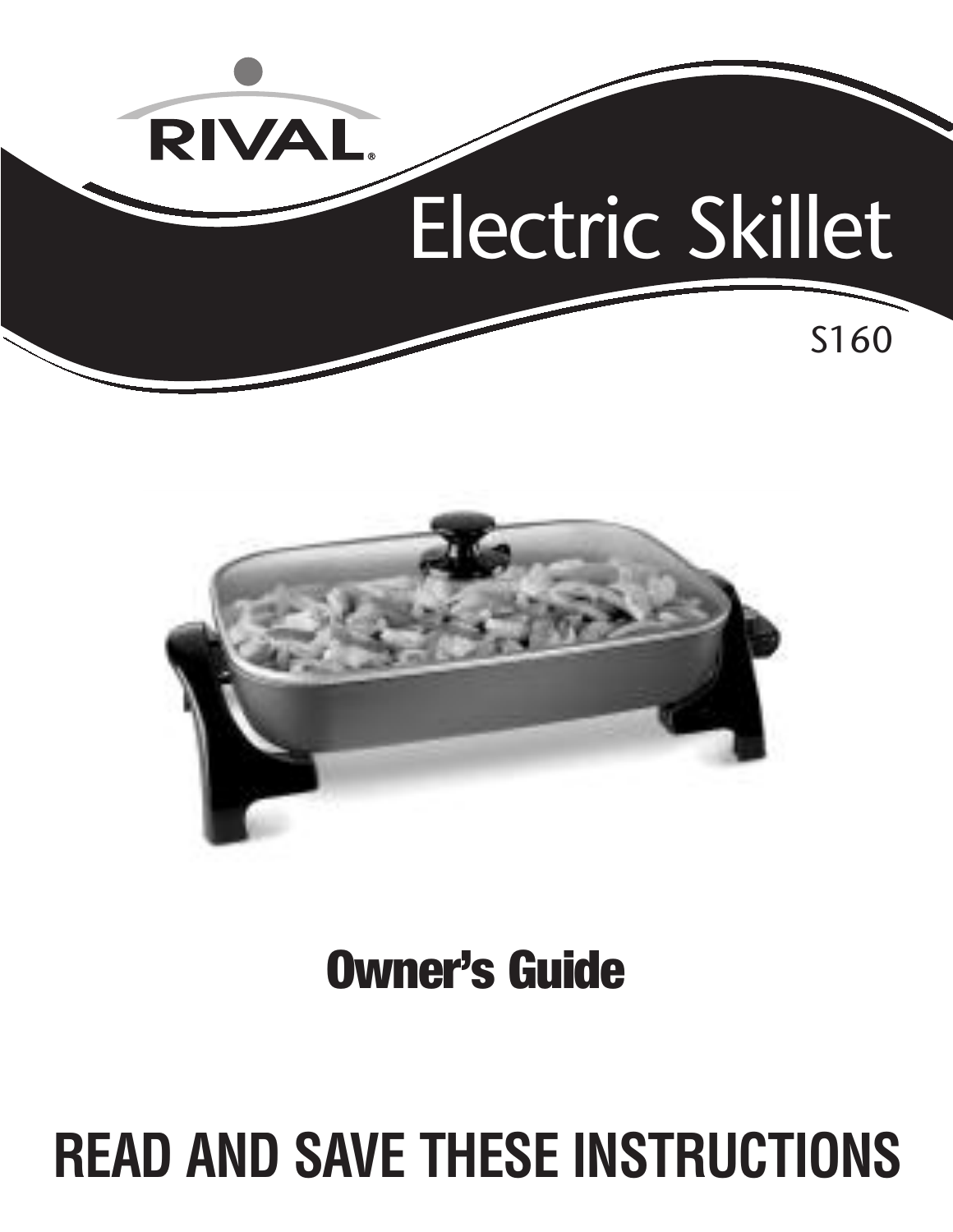# **IMPORTANT SAFEGUARDS**

### **When using electrical appliances, basic safety precautions should always be followed, including the following:**

- 1. Read all instructions before using.
- 2. Do not touch hot surfaces. Use HANDLES or KNOBS.
- 3. To protect against electrical shock, do not immerse CORD, PLUG or TEMPERATURE CONTROL PROBE in water or other liquid.
- 4. Close supervision is necessary when any appliance is used near children. This appliance is not to be used by children.
- 5. Unplug from outlet when not in use and before cleaning the appli ance. Allow to cool before putting on or taking off parts, and before cleaning.
- 6. Do not operate any appliance with a damaged CORD or PLUG or after the appliance malfunctions or has been damaged in any manner. **NOTE:** Return appliance to the manufacturer (see warranty) for examination, repair, or adjustment.
- 7. The use of accessory attachments not recommended by the manufacturer may cause injuries.
- 8. Do not use outdoors.
- 9. Do not let CORD hang over edge of table or counter, or touch heated surfaces.
- 10.Do not place on or near a hot gas or electric burner, or in a heated oven.
- 11.Extreme caution must be used when moving appliance containing hot oil or other hot liquids.
- 12.Always attach TEMPERATURE CONTROL PROBE to appliance first, then plug CORD in the wall outlet. To disconnect, turn TEMPERATURE CONTROL DIAL to "OFF", then remove plug from wall.
- 13.Do not use appliance for other than intended use.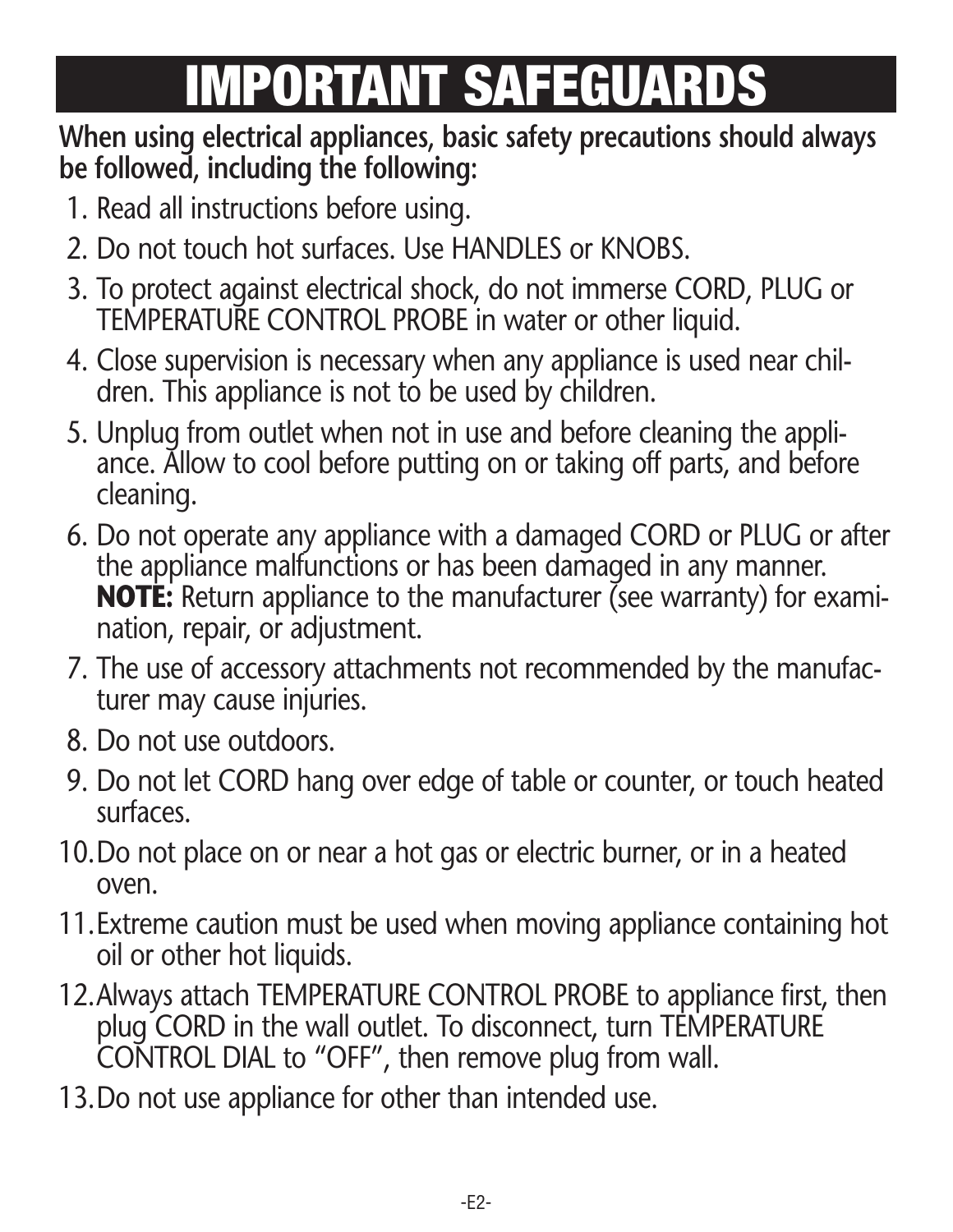# **SAVE THESE INSTRUCTIONS**

This appliance is for **HOUSEHOLD USE ONLY**. No user-serviceable parts inside. Power Unit never needs lubrication. Do not attempt to service this product. A short power supply cord is provided to reduce the hazards resulting from entanglement or tripping over a long cord. An extension cord may be used with care. However, the marked electrical rating should be at least as great as the electrical rating of the skillet. The extension cord should not be allowed to drape over the counter or tabletop where it can be pulled on by children or tripped over unintentionally.

### **POLARIZED PLUG**

This appliance has a polarized plug (one blade is wider than the other). To reduce the risk of electric shock, this plug will fit into a polarized outlet only one way. If the plug does not fit fully into the outlet, reverse the plug. If it still does not fit, contact a qualified electrician. Do not attempt to modify the plug in any way. If the plug fits loosely into the AC outlet or if the AC outlet feels warm do not use that outlet.

### **KEEP WARM SETTING**

The temperature control probe has a "Keep Warm" range setting of approximately 150 °F/66 °C to 180 °F/82 °C. The indicator light will cycle on and off when this setting is in use to indicate that the skillet is main taining the desired temperature.

### **IMPORTANT**

Check the handles/legs of your skillet periodically for looseness. If needed, re-tighten with a screwdriver. **CAUTION:** Overtightening can result in stripping of screws or cracking of handles and base.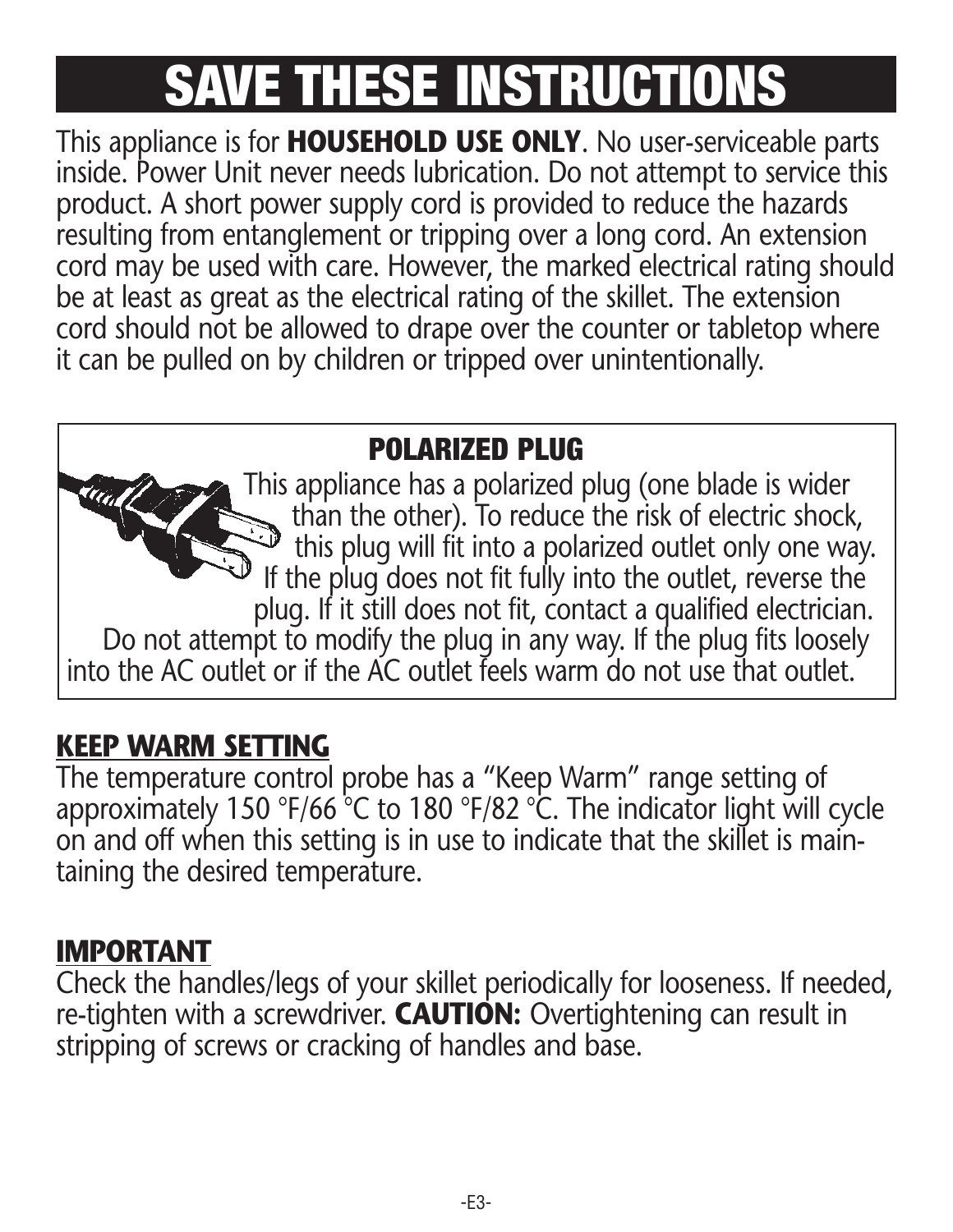### **KNOW YOUR ELECTRIC SKILLET**



### **HOW TO USE YOUR ELECTRIC SKILLET**

- 1. Set the skillet on a flat, dry, heat resistant surface. This skillet features a Heat Deflector Plate which helps protect countertops from high temperatures during normal use. Some countertop and table surfaces, such as Corian® and other surfaces, are not designed to withstand the prolonged heat generated by certain appliances. If you plan to use the product for a prolonged period of time, we recommend placing a hot pad or trivet under your skillet beforehand to prevent possible damage to the surface.
- 2. Turn temperature control to "OFF". Plug temperature control probe securely into receptacle on skillet, plug into standard 120V AC outlet and turn temperature control to desired setting.
- 3. The temperature control indicator light will come on when you set or adjust the temperature. Once the desired temperature is reached, the indicator light will go out. (When adding food, the indicator light will come on briefly as the overall cooking temperature is reduced.)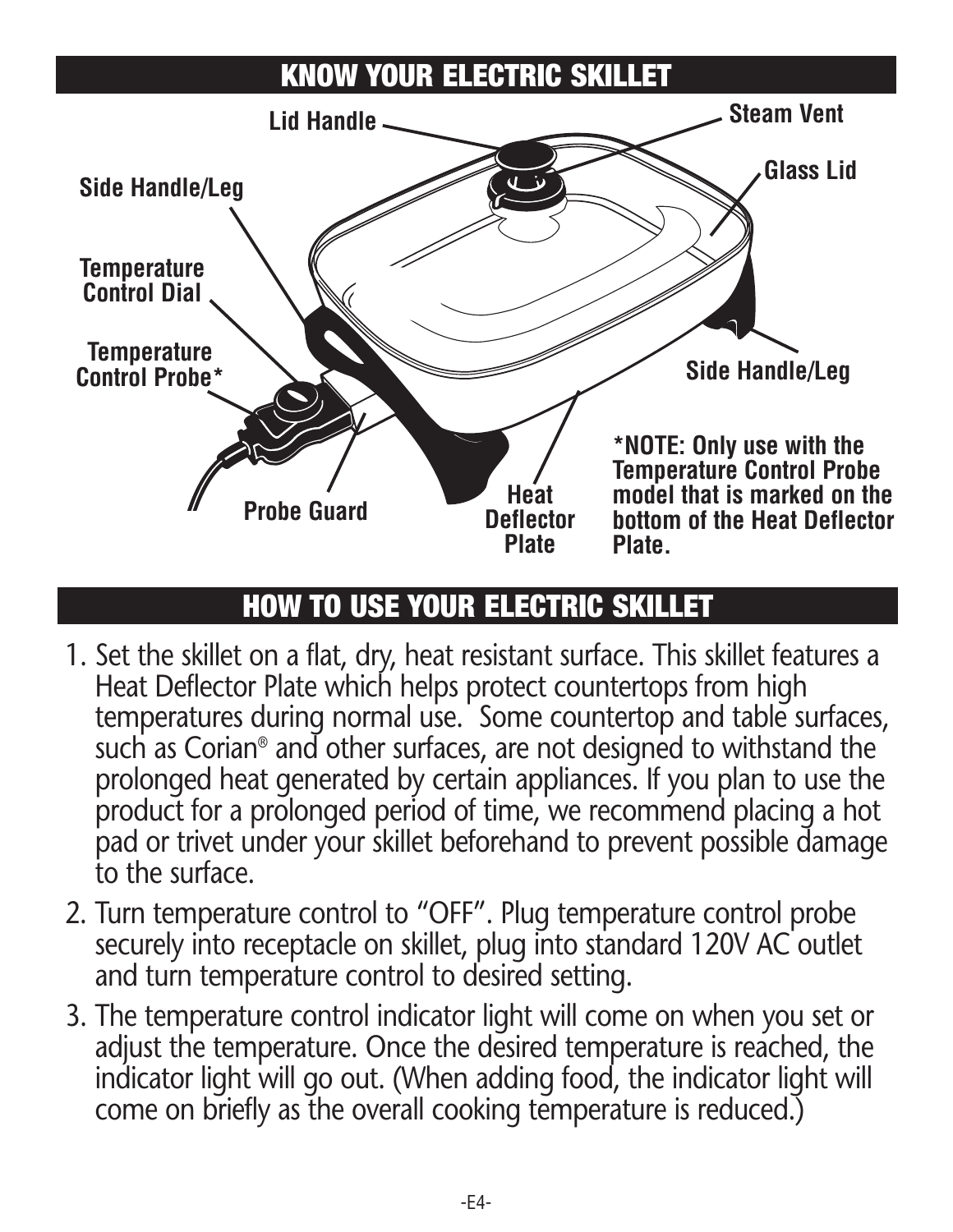### **HOW TO USE YOUR ELECTRIC SKILLET (CONT.)**

- 4. Preheat the skillet with the lid on for 10 15 minutes or until the indi cator light goes out. **NOTE:** The cooking temperatures listed in this user manual are estimates. Adjust the cooking temperature slightly up or down to achieve the results you prefer.
- 5. A steam vent is located on the base of the lid handle. To open steam vent, turn vent so that the opening on the vent knob is facing to the rear. The steam vent allows steam to escape while cooking with the lid in place. **CAUTION:** Escaping steam is hot! Be careful when removing or lifting lid. Oven mitts are recommended when removing cover from skillet base or when replacing it.

**NOTE:** If heating oil, always leave the lid off. If oil smokes, immediately turn skillet "OFF" and allow to cool.

### **HOW TO CLEAN YOUR SKILLET**

**CAUTION:** Skillet is hot. Handle carefully.

- 1. Always allow the skillet to completely cool before cleaning.
- 2. Unplug cord from wall outlet, then remove temperature control probe from appliance. **CAUTION:** The probe on the temperature control piece could be hot. Wipe probe clean with a dry towel.
- 3. Immerse the skillet and lid in warm, soapy water and wash with a soft cloth. Rinse well and dry. All parts, except the temperature control probe, are fully immersible.

**NOTE:** Do Not use steel wool, abrasive cleaners, or metal scouring pads on cooking surfaces as this will damage the non-stick coating.

**WARNING:** Do not immerse temperature control probe in water or other liquid.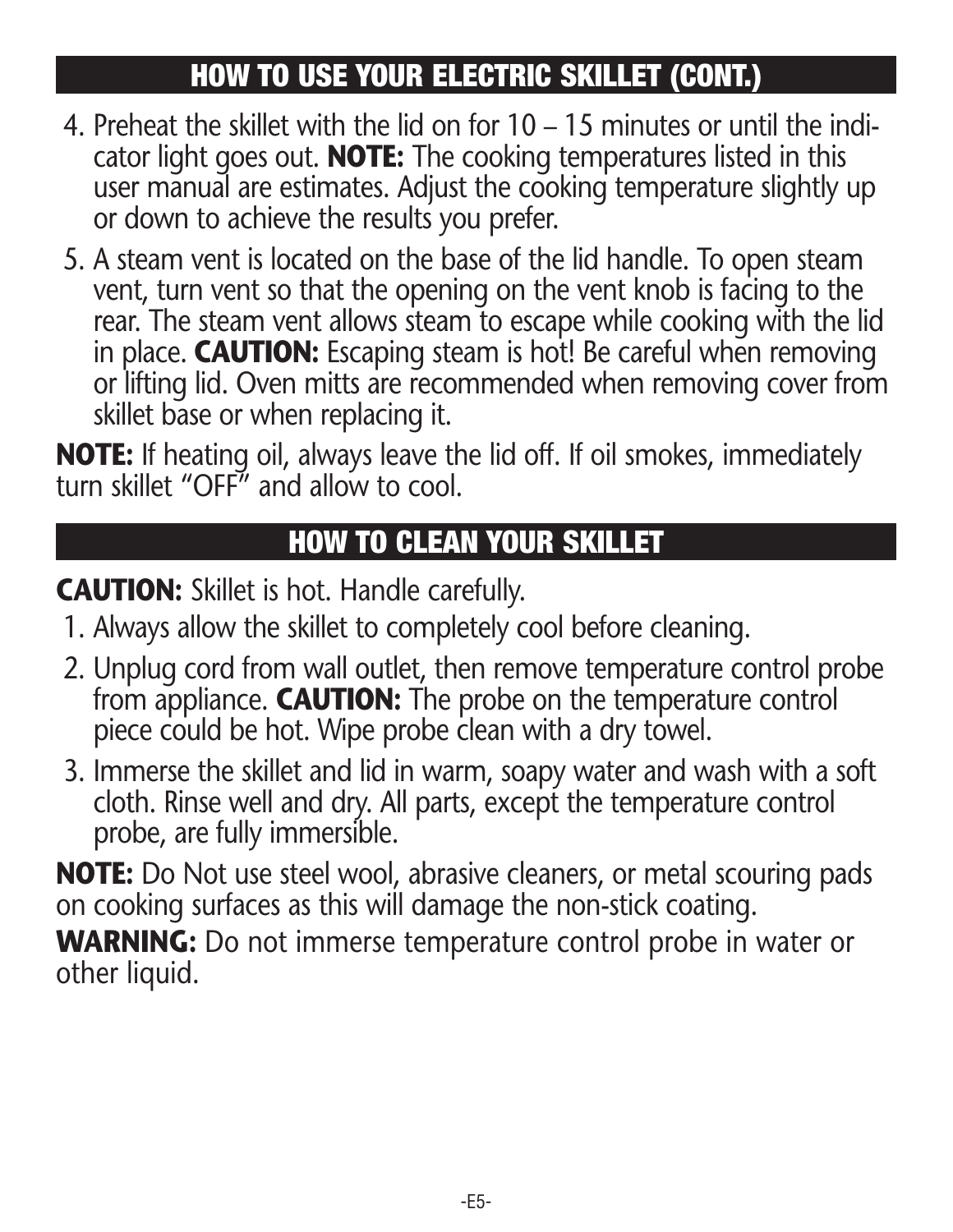### **HELPFUL HINTS**

- Before using the skillet for the first time, lightly brush cooking surface with vegetable oil. Heat, uncovered, to 300 °F/150 °C. Turn "OFF" and cool completely. Wipe away excess oil.
- Use only nylon or heat-proof plastic cooking utensils. Metal utensils may scratch the non-stick surface.
- This skillet is not designed to deep fry. To pan-fry, do not use more than 1 cup of oil. Select a vegetable oil or peanut oil for frying. Butter and olive oil should only be used to sauté foods on a lower temperature setting.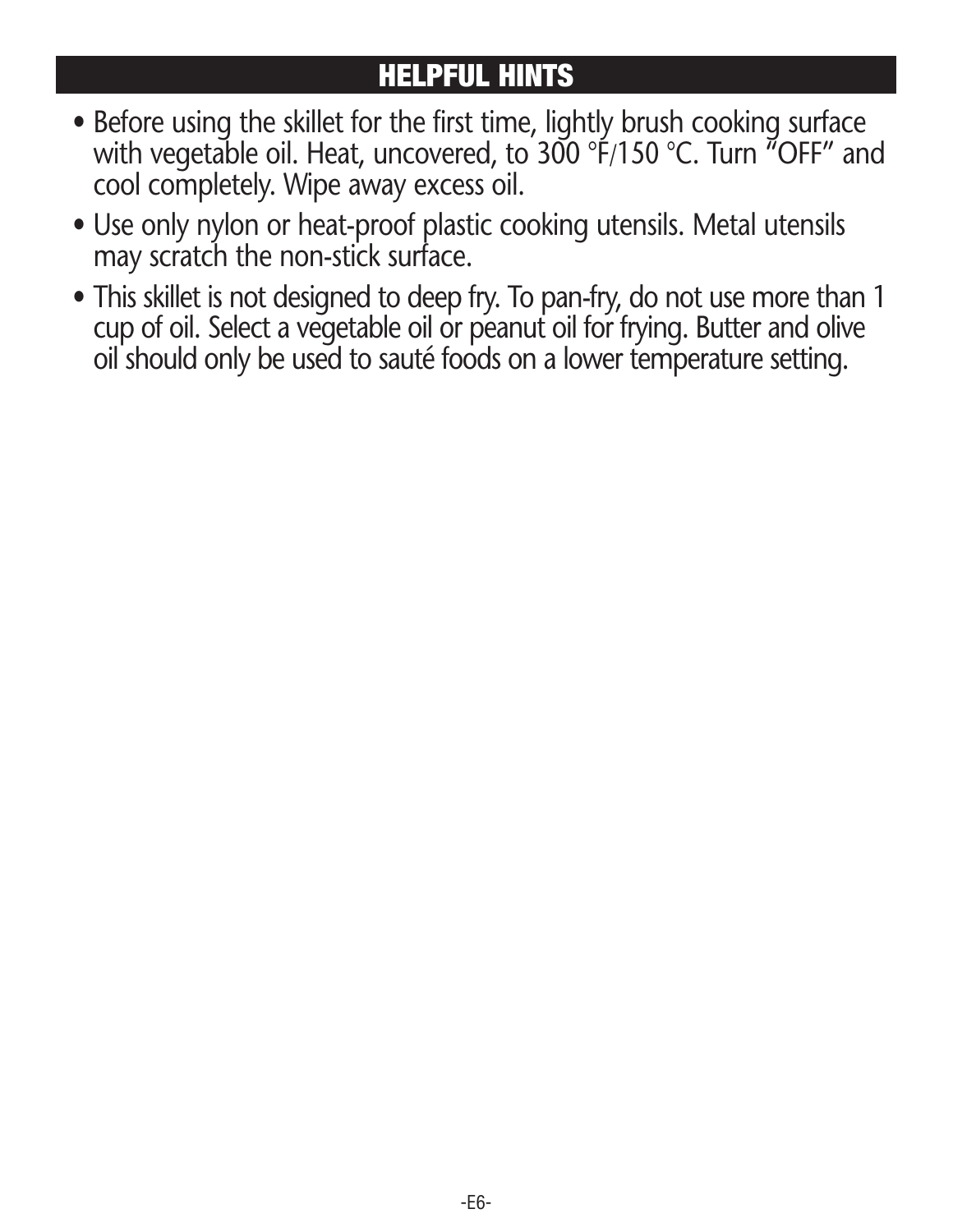### **TEMPERATURE GUIDE**

| <b>FOOD</b>                      | <b>AMOUNT</b>      | <b>TIME/DIRECTIONS</b>                                                                                                                                                            | <b>TEMP.</b>                         |
|----------------------------------|--------------------|-----------------------------------------------------------------------------------------------------------------------------------------------------------------------------------|--------------------------------------|
| <b>BURGERS</b>                   | $\frac{1}{4}$ lb.  | 3 to 9 minutes/per side (med.)                                                                                                                                                    | 300 °F/150 °C                        |
| <b>STEAK</b>                     | 1" thick, boneless | 9 to 12 minutes/per side                                                                                                                                                          | 300 °F/150 °C                        |
| <b>CHICKEN</b>                   | boneless breasts   | 6 to 7 minutes/per side                                                                                                                                                           | 300 °F/150 °C                        |
| <b>FRENCH TOAST</b>              |                    | 3 to 5 minutes/per side                                                                                                                                                           | 325 °F/160 °C                        |
| <b>PANCAKES</b>                  |                    | 1 to 3 minutes/per side                                                                                                                                                           | 300 °F/150 °C                        |
| <b>EGGS</b><br>Fried             |                    | 2 to 3 minutes/first side<br>1 to 2 minutes/second side<br>Melt 1 to 2 tsp. butter or<br>margarine in skillet                                                                     | 300 °F/150 °C                        |
| Poached                          | 1 to 6 eggs        | 2 to 3 minutes<br>Pour 2 cups water and 1 tsp.<br>cider vinegar in skillet. Heat to<br>boiling. Break each egg<br>into a bowl; slip into water.<br>Cover and cook 2 to 3 minutes. | 250 °F/120 °C<br>nr<br>300 °F/150 °C |
| Scrambled                        |                    | 3 to 4 minutes<br>Melt 1 to 2 tablespoons<br>butter or margarine in skillet.<br>Add eggs, cook, stir gently,<br>until set and cooked.                                             | 300 °F/150 °C                        |
| <b>BACON</b>                     |                    | 5 minutes/first side<br>1 to 3 minutes/second side                                                                                                                                | 300 °F/150 °C                        |
| <b>SAUSAGE</b><br><b>LINKS</b>   |                    | 8 to 10 minutes                                                                                                                                                                   | 300 °F/150 °C                        |
| <b>SAUSAGE</b><br><b>PATTIES</b> |                    | 6 minutes/first side<br>5 to 6 minutes/second side                                                                                                                                | 300 °F/150 °C                        |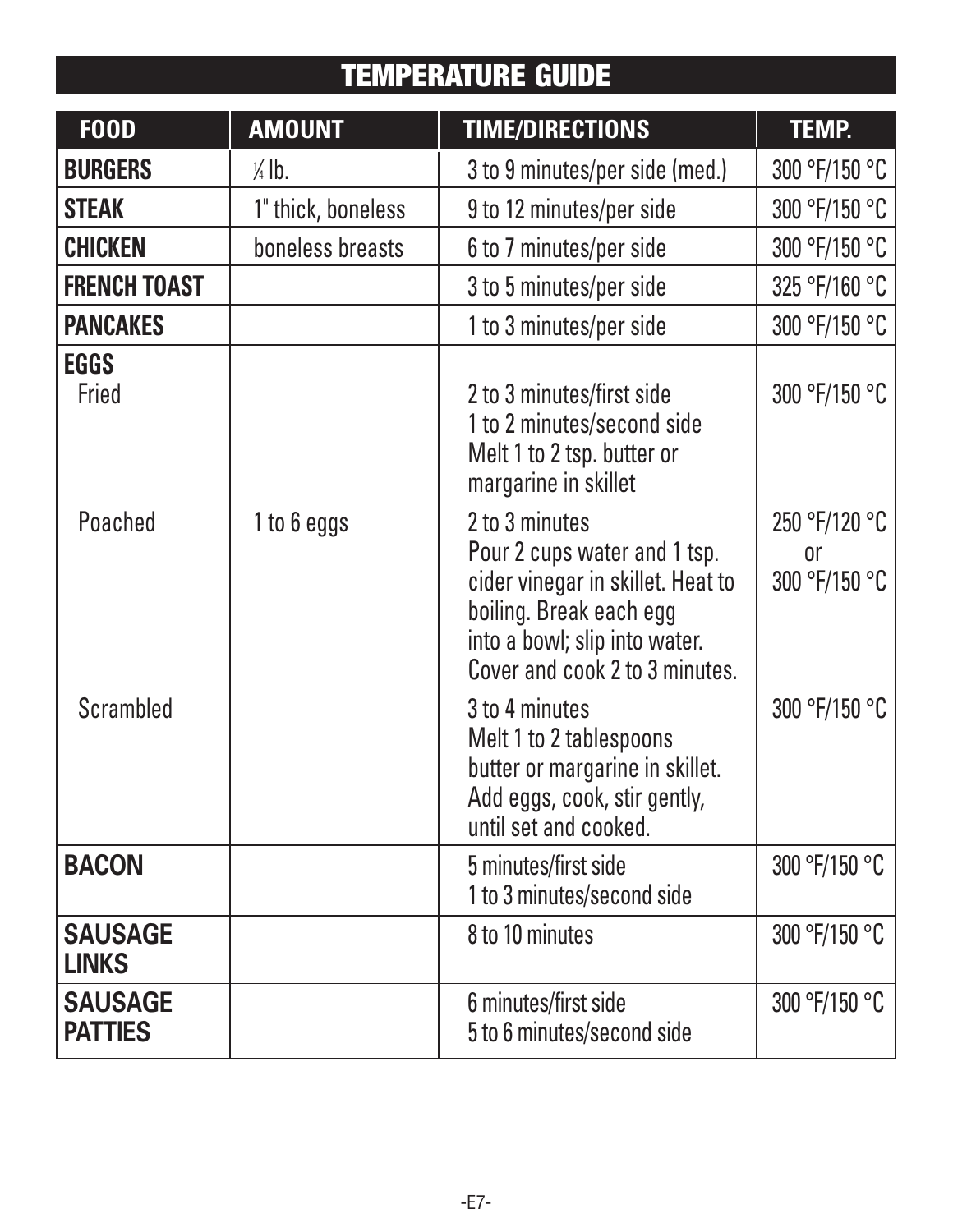### **APPLE NUT PANCAKES**

2 tablespoons butter or margarine **Dash nutmeg**  $%$  cup plus 2 tablespoons all-purpose flour  $\frac{2}{3}$ 1<sup>1</sup>/<sub>2</sub> teaspoons sugar 1 egg 2 teaspoons baking powder <sup>1</sup> 1⁄4 teaspoon salt 1 ⁄4 teaspoon cinnamon Vegetable oil

⁄3 cup milk ⁄2 cup peeled and finely chopped apple 2 tablespoons chopped pecans or walnuts

Melt butter. Set aside to cool slightly. Combine flour, sugar, baking powder, salt and spices in a small bowl. Combine melted butter and milk in mixing bowl. Add egg and beat lightly to combine. Blend in flour mixture, stirring just until combined. Fold in apple and nuts. Preheat skillet to 350 °F/175 °C. Brush lightly with oil. Pour about ¼ cup batter for each pancake. Cook until bubbles come to the surface and the bottom is golden brown, about 2 minutes. Serve 3 warm with maple syrup for breakfast or brunch or top with ice cream, additional nuts and caramel syrup for dessert.

## **CLASSIC FRENCH TOAST**

% cup milk <sup>1/4</sup> teaspoon vanilla extract confectioner's sugar Dash nutmeg or cinnamon metal was made syrup 1 ⁄2 teaspoon confectioner's sugar

1 tablespoon butter or margarine 2 slices French bread, sliced 1-inch thick

Combine egg, milk, spice and sugar in shallow pan. Preheat skillet to 350 °F/175 °C. Add butter to skillet. Dip both sides of bread quickly into egg mixture then place in skillet. Cook 2 to 3 minutes per side or until bread is golden brown. Dust each piece lightly with confectioner's sugar and serve with maple syrup.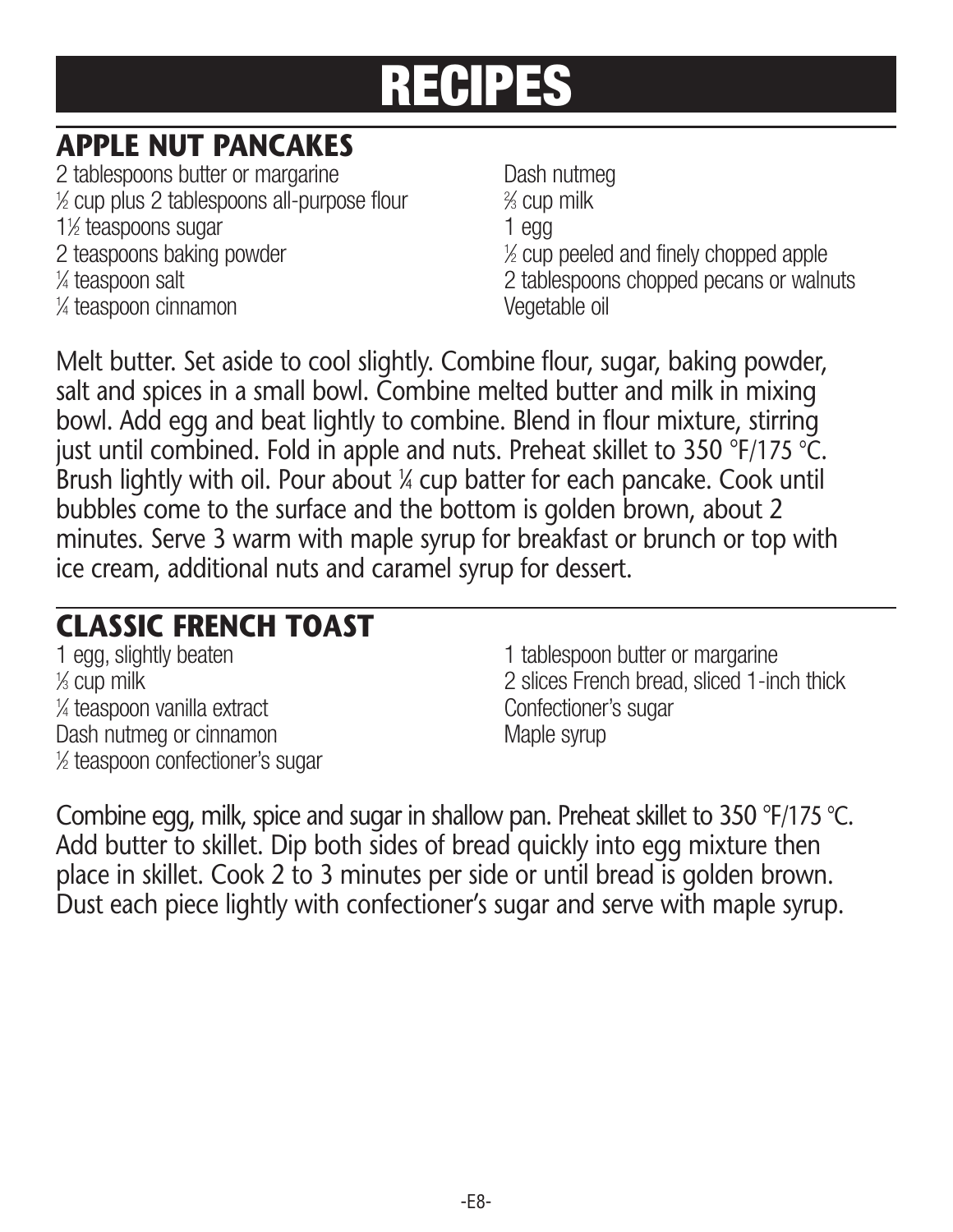### **DENVER OMELET**

1 ⁄2 cup diced, cooked ham 3 eggs 1 ⁄4 cup chopped green bell pepper 2 tablespoons water 1 ⁄4 cup sliced fresh mushrooms <sup>1</sup> 1 green onion, sliced **Dash cayenne pepper** 1 tablespoon butter or margarine

⁄8 teaspoon salt ⁄3 cup (1-ounce) cheddar cheese,shredded

Set skillet temperature to 300 °F/150 °C. Add ham, green bell pepper, mushrooms, onions and butter. Saute 2 minutes, stirring frequently. Arrange vegetables in an even layer. Lightly beat eggs with water, salt and cayenne pepper; pour egg mixture over ham and vegetables. Cover and cook 4 minutes or until eggs are set. Sprinkle with cheese, cover and cook additional 2 minutes. To serve, slice omelet in half then gently fold each part in half. Lift omelets from skillet with a wide spatula.

### **HAM AND EGG FAVORITE**

1 tablespoon butter or margarine 2 eggs  $\frac{1}{4}$  cup chopped onion  $\frac{1}{4}$ 2 tablespoons all-purpose flour  $\frac{1}{4}$  cup milk  $\frac{3}{4}$ 

⁄2 cup chopped cooked ham ⁄2 cup chopped fresh spinach ⁄4 cup (3-ounces) Swiss cheese,shredded

Set skillet temperature to 300 °F/150 °C. Add butter and melt. Add onions and saute until onions are tender, about 2 minutes, remove onion from skillet and set aside. Combine flour, milk and eggs; beat lightly to blend. Pour egg mixture into pan. Cover and cook 2 minutes. Arrange ham, spinach and cooked onions evenly over eggs. Sprinkle cheese evenly over top. Cover and cook additional 2 minutes. Gently cut into four pie-shaped wedges. Lift each wedge onto serving plate.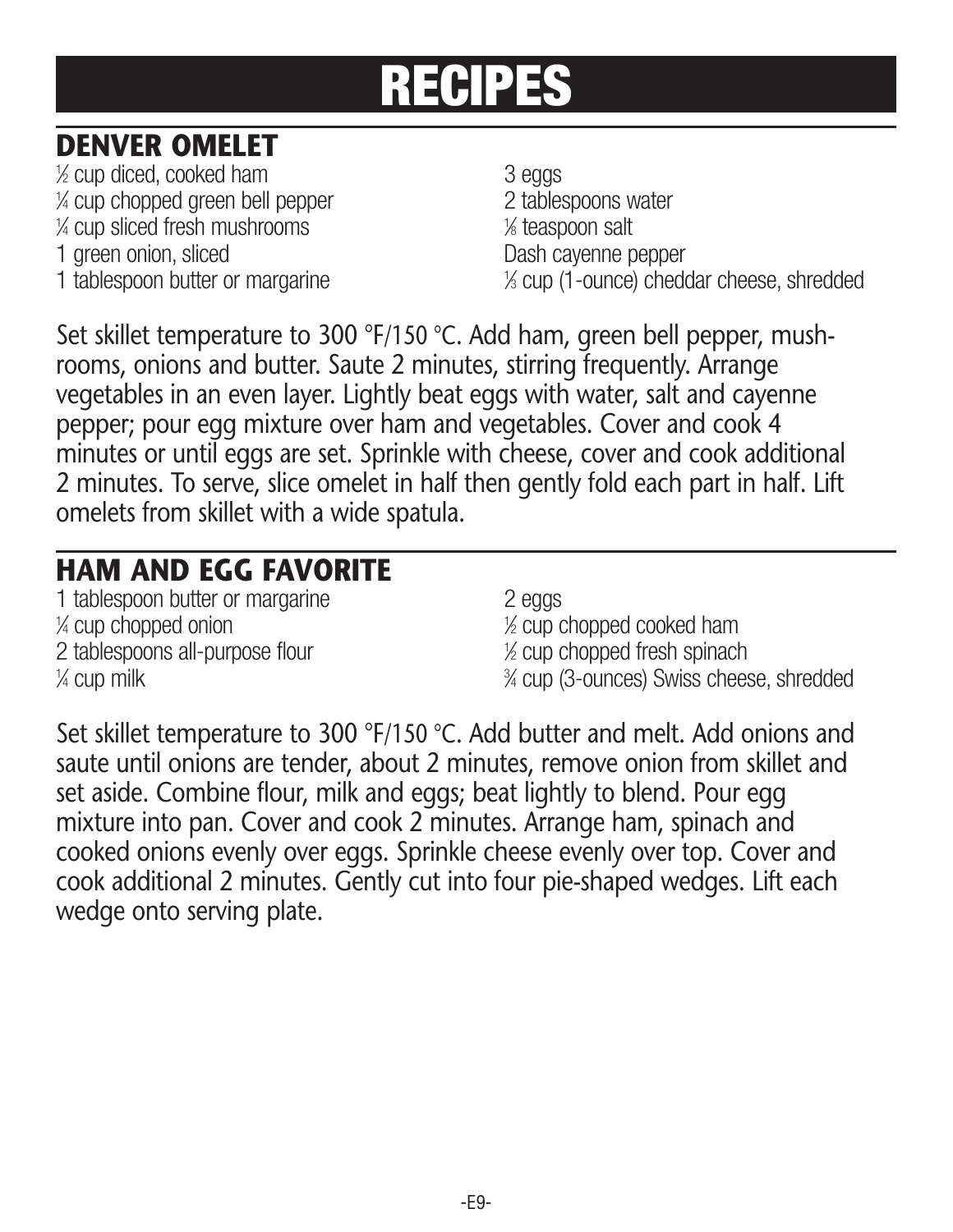### **CHEESE AND BACON POTATOES**

6 slices bacon <sup>1</sup> 4 large potatoes, thinly sliced with skins on 1 can (4-ounces) chopped green chilies

⁄4 cup onion, finely chopped 1% cup (6-ounces) cheddar cheese, shredded

Place bacon in cold skillet. Turn temperature control dial to 350 °F/175 °C. Fry bacon until crisp, remove and drain. Carefully remove grease, reserving 2 tablespoons bacon grease in skillet. Add potatoes to skillet; cover and cook 10 minutes. Turn potatoes and cook an additional 5 minutes. Crumble bacon and combine with green chilies and onion. Sprinkle over potatoes. Top with cheese; cover and cook 5 more minutes.

### **PASTA WITH PEPPERS AND CHICKEN**

| 1 clove garlic, minced                        | Pinch ground red pepper                 |
|-----------------------------------------------|-----------------------------------------|
| 1 tablespoon olive oil                        | Salt and ground black pepper to taste   |
| 1 whole boneless, skinless chicken breast,    | 1% teaspoons cornstarch                 |
| cut into $\frac{1}{2}$ -inch x 2-inch strips  | 3⁄4 cup chicken broth                   |
| 1 cup sliced red, green or yellow bell pepper | 4-ounces linguine or fettuccine, cooked |
| (or combination) and drained                  | 1/2 teaspoon basil                      |

Set skillet temperature to 350 °F/175 °C. Add garlic and oil and saute 2 minutes. Add chicken; cook and stir for 5 minutes. Stir in bell peppers and allow to cook additional 2 minutes or until vegetables are crisp tender and chicken is done. Reduce temperature to 250 °F/120 °C. Blend seasonings and cornstarch into chicken broth, stirring until well blended. Pour broth mixture into skillet. Heat, stirring gently, 1 minute or until mixture is hot and thickened. Serve over pasta. Makes 2 servings.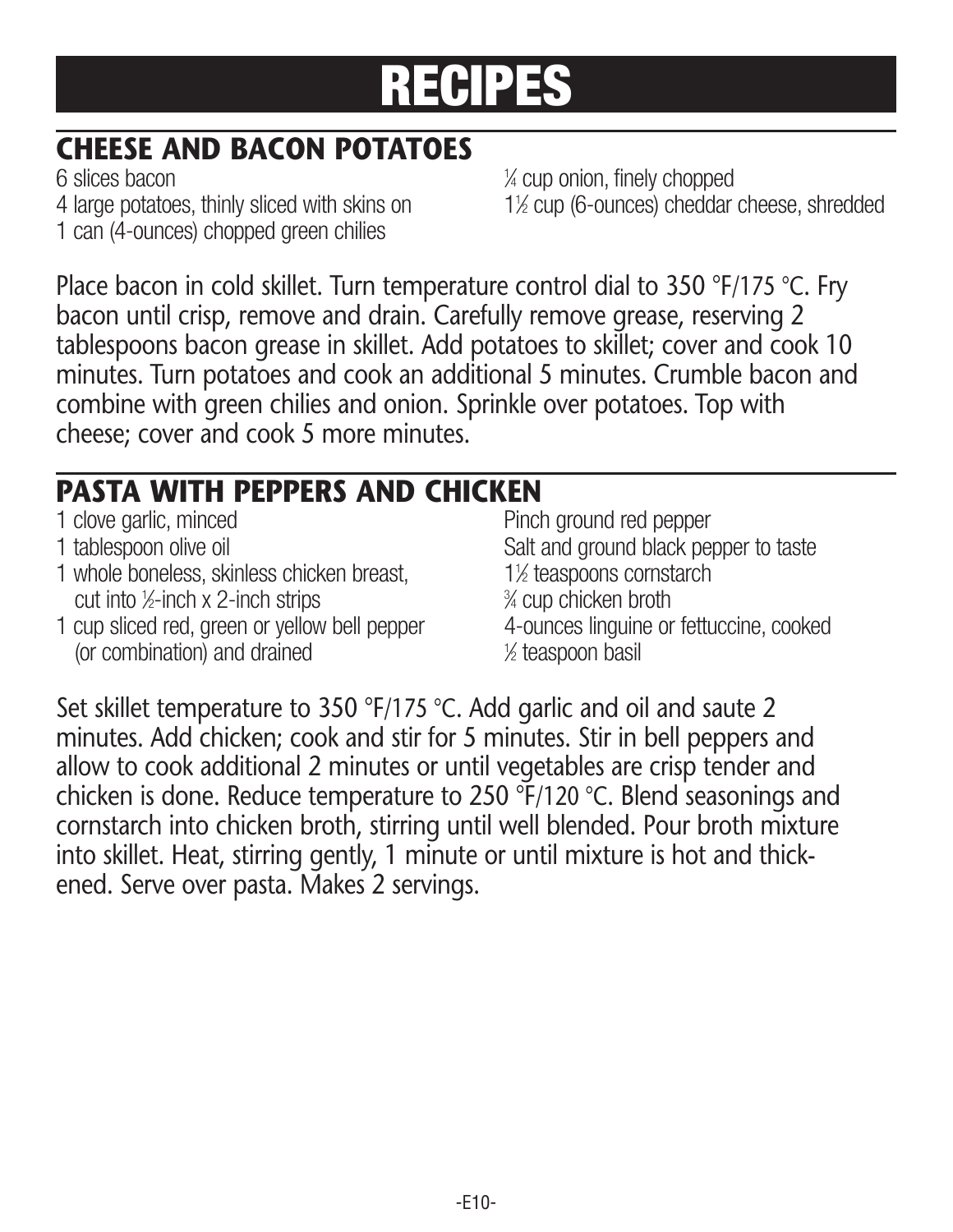### **EASY BEEF FAJITAS**

juice of 2 limes 2 tablespoons olive oil 4 flour tortillas  $\frac{1}{2}$  teaspoons ground cumin  $\frac{1}{2}$ 1⁄4 teaspoon salt 1 clove garlic, minced<br>1/4 teaspoon red pepper flakes Guacamole, optional Guacamole, optional % teaspoon red pepper flakes Salsa, optional Freshly ground black pepper, to taste Sour cream, optional<br>
%-lb. top round steak. thinly sliced Source Chopped tomatoes. optional 3 ⁄4-lb. top round steak, thinly sliced Chopped tomatoes, optional 1 small onion, thinly sliced

⁄2 green or red bell pepper, thinly sliced ⁄2 cup (2-ounces) monterey jack or cheddar cheese, shredded

Combine lime juice, 1 tablespoon olive oil, cumin, salt, garlic, red pepper and black pepper in glass bowl. Add beef and allow to stand, at room temperature, 30 minutes. Set skillet temperature to 350 °F/175 °C. Add remaining 1 tablespoon olive oil, onion and green/red bell pepper and stir gently. Cover and cook 1 to 2 minutes or until vegetables are tender. Remove vegetables and keep warm. Drain meat, discard marinade and place meat in skillet. Saute meat 7 to 9 minutes or until done. Meanwhile, wrap tortillas in aluminium foil and heat in 350 °F/175 °C. oven for 5 minutes. To assemble, spoon about <sup>1</sup> ⁄4 of meat and vegetables into center of each warmed tortilla. Sprinkle with 2 tablespoons cheese. Roll tortilla and place on serving plate. Garnish, as desired, with guacamole, salsa, sour cream and/or chopped tomatoes.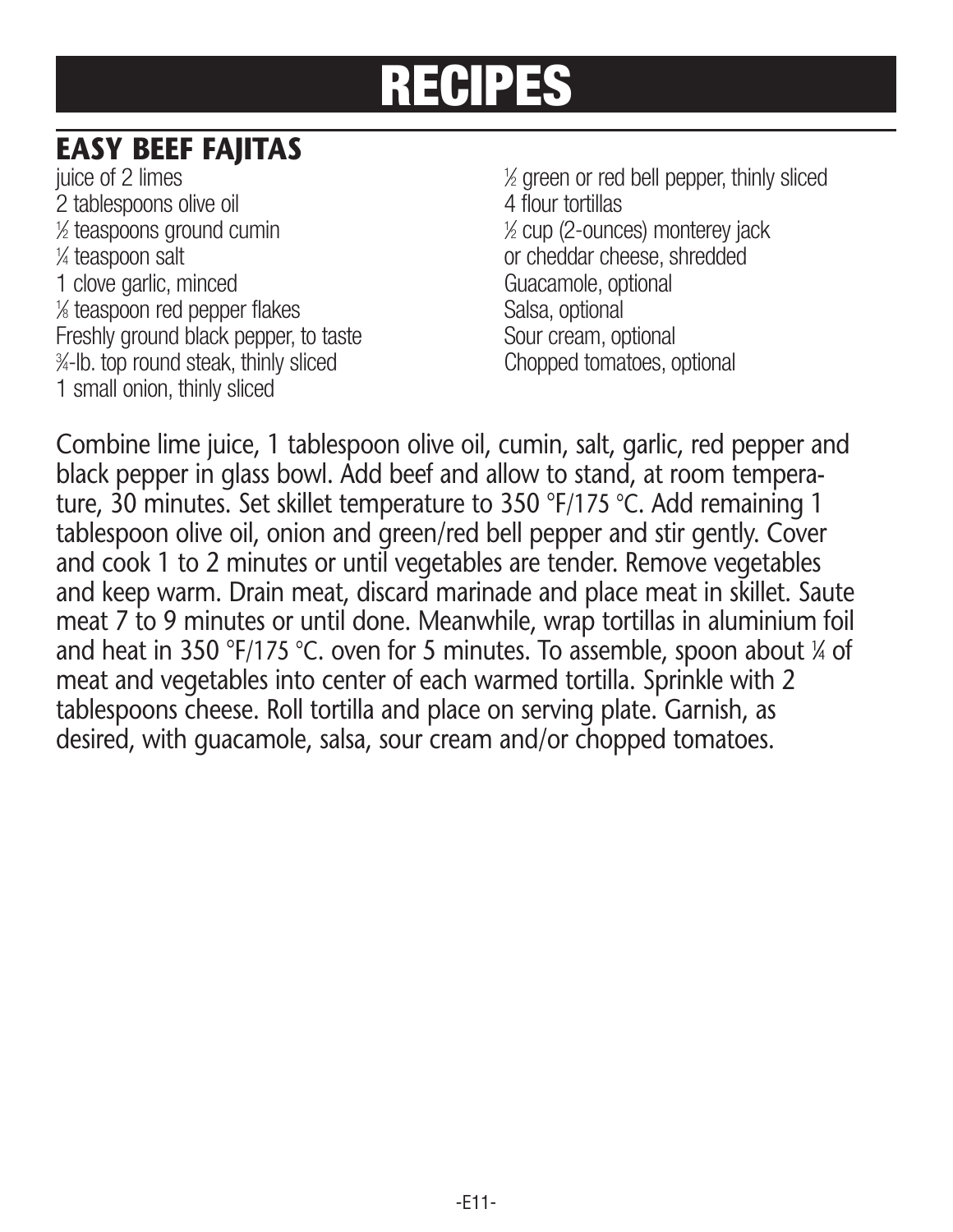### **SWISS STEAK**

- 1<sup>1/2</sup>-lbs beef round steak, 3
- 1/4 cup flour
- % teaspoon salt
- <sup>1/4</sup> teaspoon ground black pepper 1 carrot, thinly sliced
- 2 tablespoons shortening <sup>1</sup>
- 1 can (141 ⁄2-ounces) stewed tomatoes, drained
- 1 can (8-ounces) tomato sauce
- 1 onion, sliced
- 1 stalk celery, sliced<br>1 carrot, thinly sliced
- 
- ⁄2 teaspoon worcestershire sauce

Cut meat into 6 serving-size pieces. Combine flour, salt and pepper. Coat meat with flour mixture. Add shortening to skillet and preheat to 300 °F/150 °C. Brown meat on both sides. Carefully drain off excess fat. Add remaining ingredients. Set temperature Control dial to "SIMMER". Cover and cook over low heat about 1½ hours or until meat is tender. Remove meat from skillet. Combine <sup>1</sup> ⁄4 cup cold water and 1 tablespoon flour, add to tomato mixture in skillet. Cook and stir until thick and bubbly. Serve meat with tomato sauce spooned over meat.

### **SHRIMP AND VEGETABLE STIR-FRY**

- %-lb, raw, shrimp, shelled and deveined 2 tablespoons light soy sauce 2 tablespoons dry sherry<br>2 teaspoons cornstarch 1 teaspoon grated gingerroot 1 tablespoon vegetable oil thawed
- 2 stalks celery, sliced
- 1 small sweet red bell pepper, in thin strips<br>1 cup broccoli flowerettes
- 
- ⁄2 medium onion, thinly sliced
- 5 large fresh mushrooms, sliced
- ⁄2 package (3-ounces) frozen snow peas,

Place cleaned shrimp in bowl. Combine soy sauce, sherry, cornstarch, and gingerroot; pour over shrimp. Preheat skillet to 400 °F/205 °C. Add oil to skillet. Stir-fry celery, red bell pepper, broccoli and onions for 2 minutes. Add shrimp with marinade and stir-fry additional 2 minutes or until shrimp turn pink. Add mushrooms and snow peas. Stir-fry until heated through.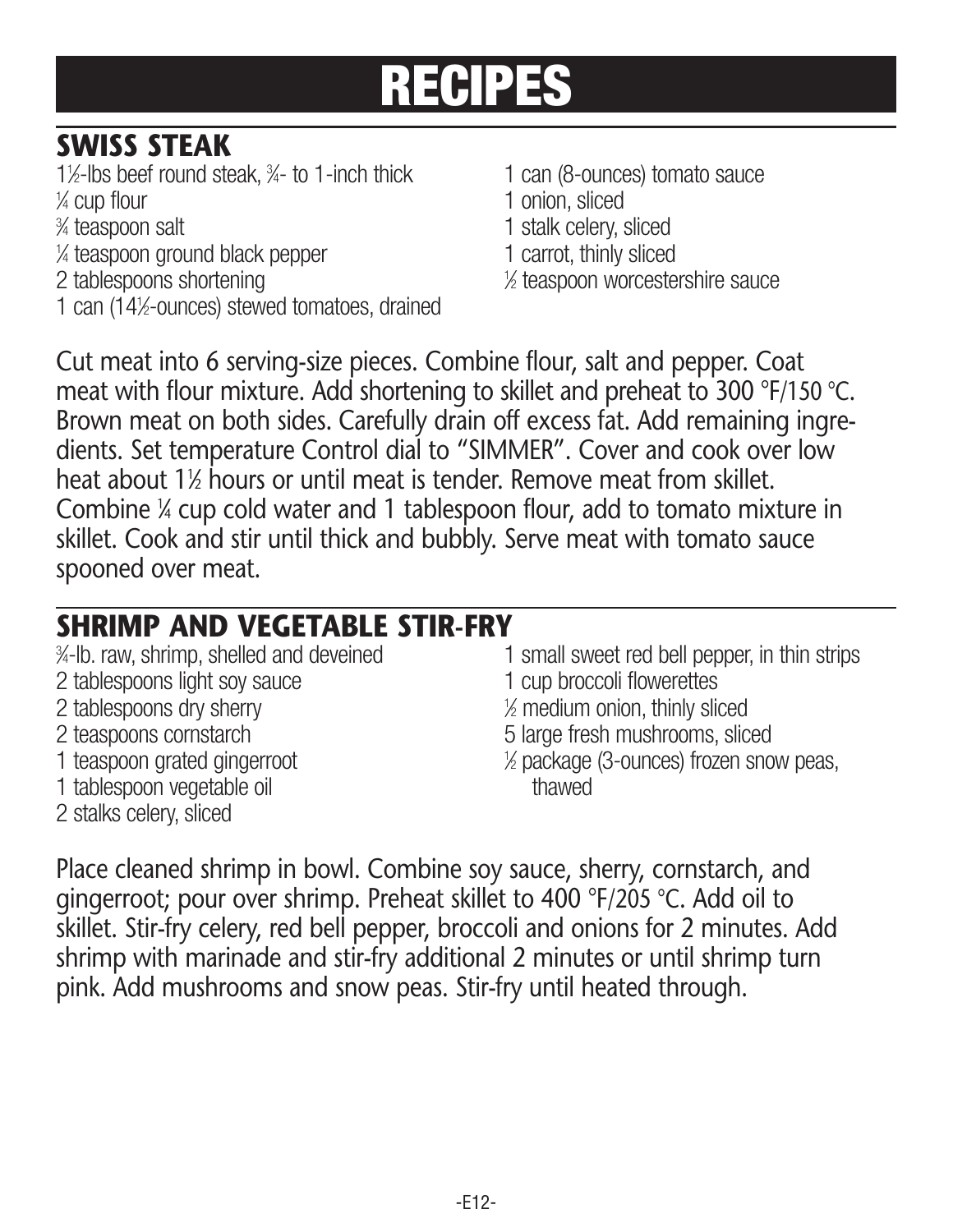### **PORK CHOPS WITH SPANISH RICE**

2 to 4 center cut pork chops, about <sup>1</sup> ⁄2-inch thick <sup>1</sup>  $\frac{1}{2}$  cup chopped onion 1 1 ⁄4 cup chopped green bell pepper 1 can (141

⁄3 cup raw long grain rice ⁄2 teaspoon chili powder 1 can (14½-ounces) whole tomatoes

Set skillet temperature to 350 °F/175 °C. Add chops and cook on first side 5 minutes. Turn chops; add onion and green bell pepper. Cook, stirring vegetables occasionally, 2 minutes. Reduce temperature to "WARM". Add rice, chili powder and tomatoes and stir to blend into vegetables. Cover and cook 25 to 30 minutes, stirring occasionally.

### **FISH FILLETS WITH LEMON DILL SAUCE**

| 1/ <sub>4</sub> -lb, fresh mushrooms, sliced | 1 tablespoon lemon juice                         |
|----------------------------------------------|--------------------------------------------------|
| 2 green onions, sliced                       | 1/ <sub>2</sub> teaspoon dill weed               |
| 2 tablespoons butter or margarine            | 1⁄4 teaspoon salt                                |
| 1% teaspoons all-purpose flour               | Dash ground black pepper                         |
| $\frac{1}{4}$ cup milk                       | 1 to 2 orange roughy or other firm fish fillets, |
| 2 tablespoons water                          | (about 8-ounces each)                            |
| 1 tablespoon white wine                      | 1⁄4 cup cream, optional                          |

Set skillet temperature to 300 °F/150 °C. Add mushrooms, onions and butter. Saute, stirring frequently, 2 minutes. Add flour; cook, stirring constantly, 1 minute. Combine milk and water.

Reduce temperature to "WARM". Add milk mixture to skillet and cook, stirring constantly, 1 minute. Blend in wine, lemon juice and seasonings. Arrange fish fillets in sauce, spooning sauce over fish. Cover and cook 8 to 10 minutes or until fish flakes easily with a fork. Lift fish from sauce with a wide spatula.

If not using cream, spoon sauce over fish and serve. If desired, remove fish from serving platter and keep warm. Blend cream into sauce in skillet. Heat uncovered 1 to 2 minutes. Spoon sauce over fish.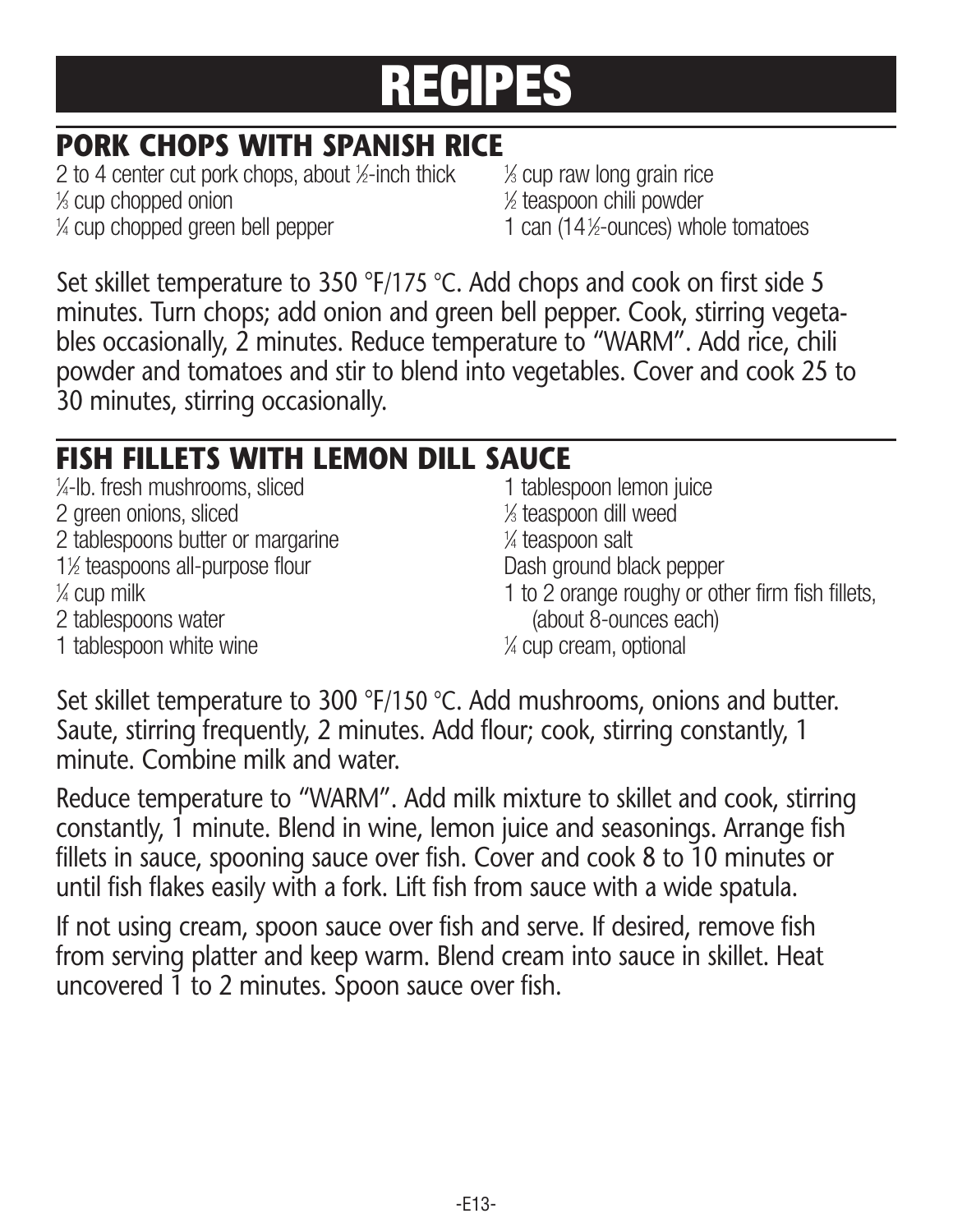### **CHICKEN CACCIATORE**

2 tablespoons vegetable oil <sup>1</sup> 3 to 4 pieces chicken (thighs, legs, of halved breasts) 1 can (4-ounces) sliced mushrooms, drained<br>  $\frac{1}{2}$  cup chonoed onion 1 ⁄3 cup chopped onion 1 bay leaf 1 clove garlic, minced 1 teaspoon Italian seasoning 1 can (14½-ounces) peeled, diced tomatoes Hot cooked spaghetti or other pasta

⁄3 cup chopped green bell pepper

Salt and ground black pepper to taste

Set skillet temperature to 350 °F/175 °C. Add oil. Arrange chicken pieces, skin side-down in skillet. Cook chicken until well browned on first side, about 5 minutes. Turn chicken. Add onion and garlic around chicken. Cook 3 minutes, or until onion is cooked, but not brown. Reduce temperature to "WARM". Add remaining ingredients, except spaghetti. Cover and cook 30 to 40 minutes, or until chicken is cooked. Stir sauce and spoon over chicken occasionally. Serve chicken and sauce over spaghetti or other pasta.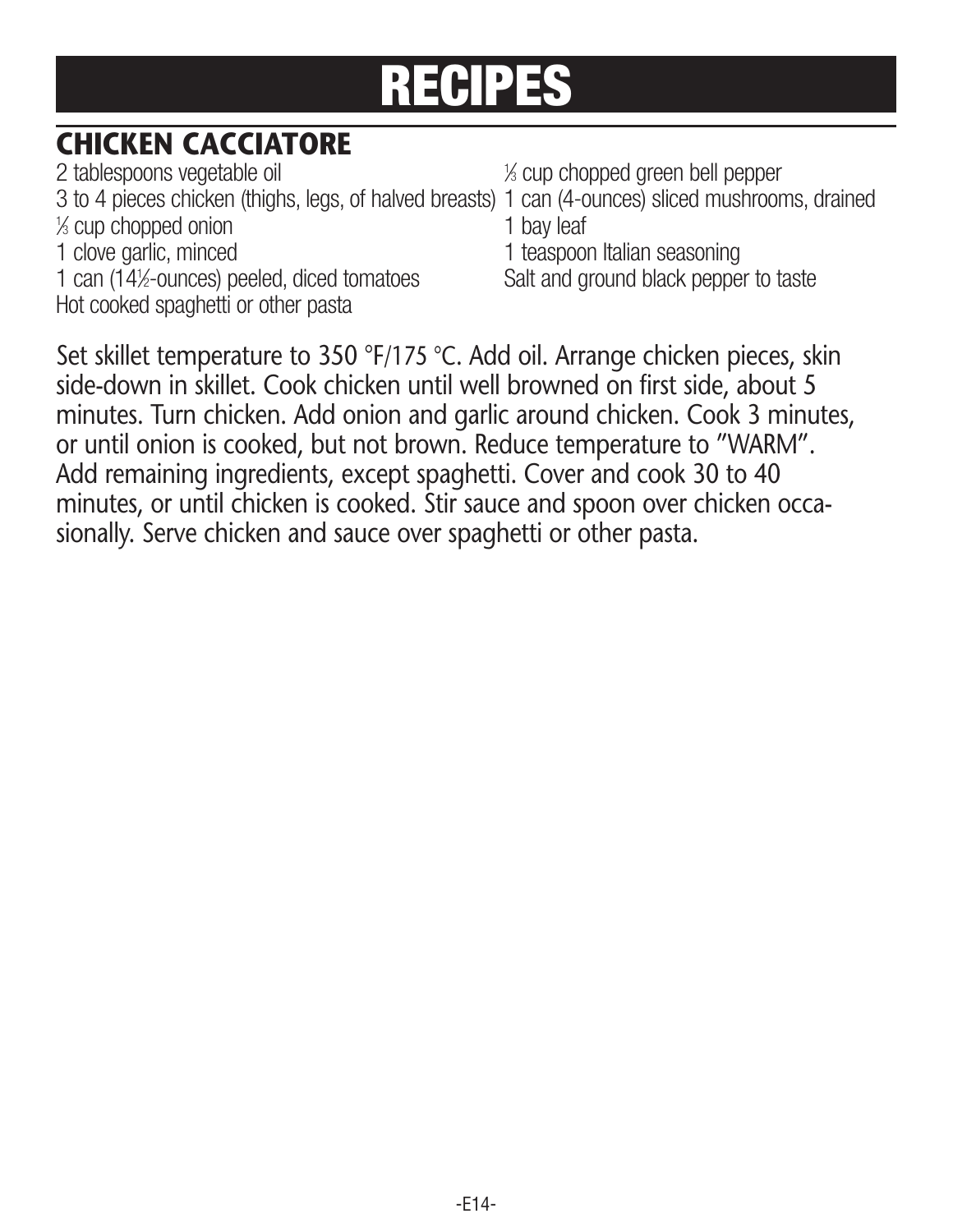### **STIR-FRY BEEF AND BROCCOLI**

 $\frac{1}{2}$  to  $\frac{3}{4}$ -lb. top round or sirloin  $\frac{1}{2}$ 1 clove garlic, minced<br>
Dash ground ginger<br>
2 tablespoor 2 tablespoons soy sauce, divided  $\frac{3}{2}$  cup broccoli flowerettes<br>2 tablespoons dry sherry, divided  $\frac{3}{2}$  to 2 medium carrots, bias sliced 2 tablespoons dry sherry, divided  $\frac{1}{2}$  cup beef broth  $\frac{1}{2}$ 1% teaspoons cornstarch hot cooked rice

⁄4 teaspoon sugar 2 tablespoons sesame or peanut oil ⁄4 cup broccoli flowerettes  $%$  onion, sliced in thin wedges

Slice beef into very thin slices and place in glass bowl. (Partially freeze beef for 30 to 60 minutes to make beef easier to slice.) Add garlic, ginger, 1 tablespoon soy sauce and 1 tablespoon sherry. Toss to coat. Allow beef to stand, at room temperature for 30 minutes.

Combine remaining soy sauce and sherry with broth, cornstarch, sugar and salt; set aside. Set skillet temperature to 350 °F/175 °C. Add oil and heat 1 minute. Drain meat, discarding marinade and add meat to skillet. Stir fry 7 to 9 minutes or until beef is done. Remove meat and keep warm. Add vegetables. Cover and cook 3 minutes or until vegetables are crisp tender. Stir midway through cooking. Reduce temperature to 250 °F/120 °C. Blend meat into vegetables. Stir broth mixture then pour over meat and vegetables. Heat, stirring, until broth is hot and thickened. Serve over rice.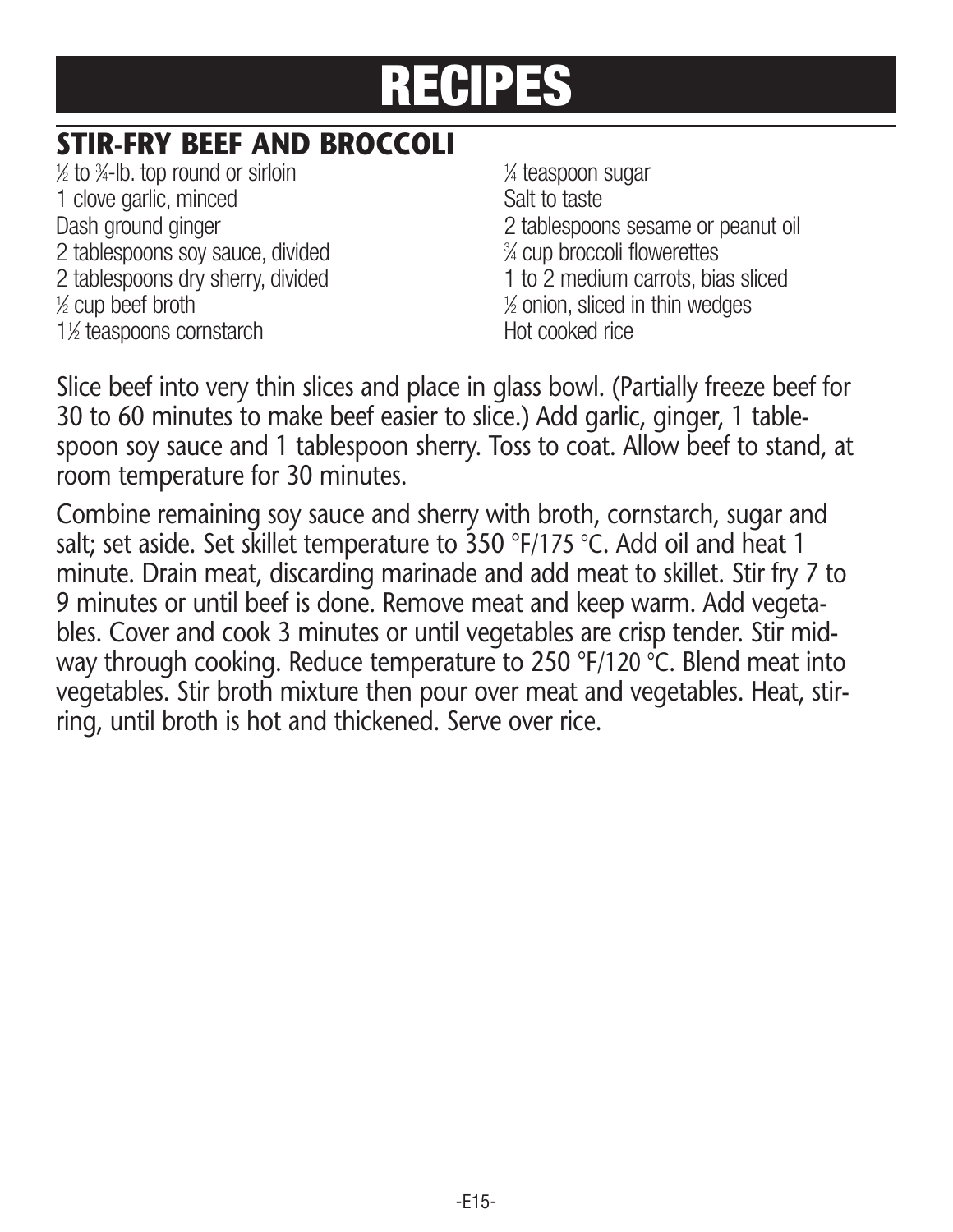### **STEAK AU POIVRE**

2 teaspoons black peppercorns or mixture 1 tablespoon butter or margarine<br>
of black, green and pink peppercorns
1 green onion, sliced of black, green and pink peppercorns and the state of black, green onion, sliced<br>to %-lb, boneless steak, (1 strip or sirloin steak) a tablespoons bourbon or beef broth % to %-lb. boneless steak, (1 strip or sirloin steak) 3 tablespoons bourbon or beef broth 3 tablespoons water

- 
- 
- 

Place peppercorns in plastic bag. Crack peppercorns with rolling pin or mallet. Press cracked peppercorns evenly over both sides of steak. Set aside. Set skillet temperature to 300 °F/150 °C. Add steak and cook, 7 minutes per side for medium-rare, or until desired doneness. Remove steak from skillet and keep warm.

Add butter and green onion. Saute, stirring for 1 minute. Combine bourbon/beef broth and water; pour over green onions. Allow to cook, stirring constantly, about 2 minutes or until sauce has thickened slightly. Cut steak into serving portions. Return steak to skillet and spoon sauce over meat. Heat 1 minute. Serve steaks with sauce spooned over meat.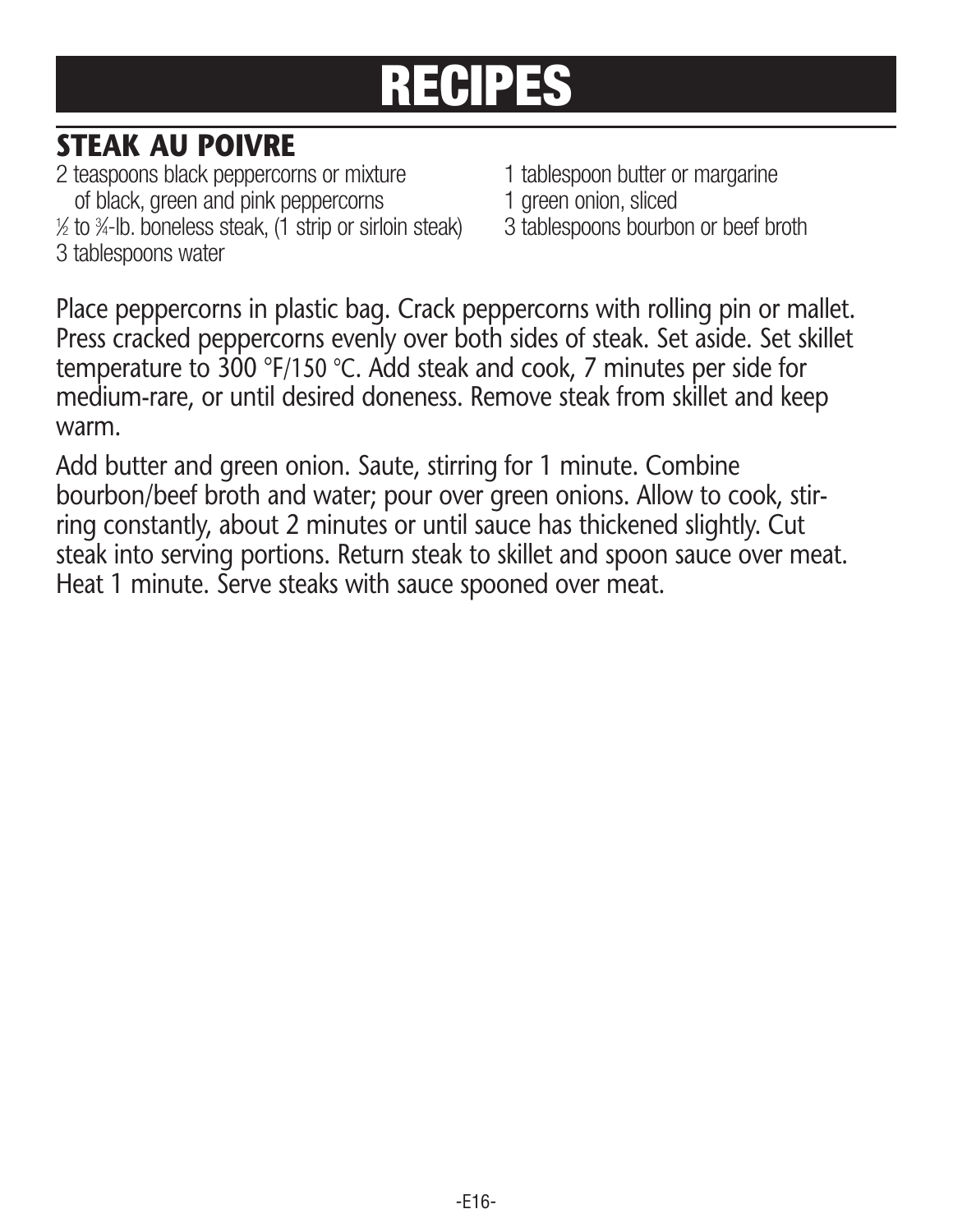# **NOTES**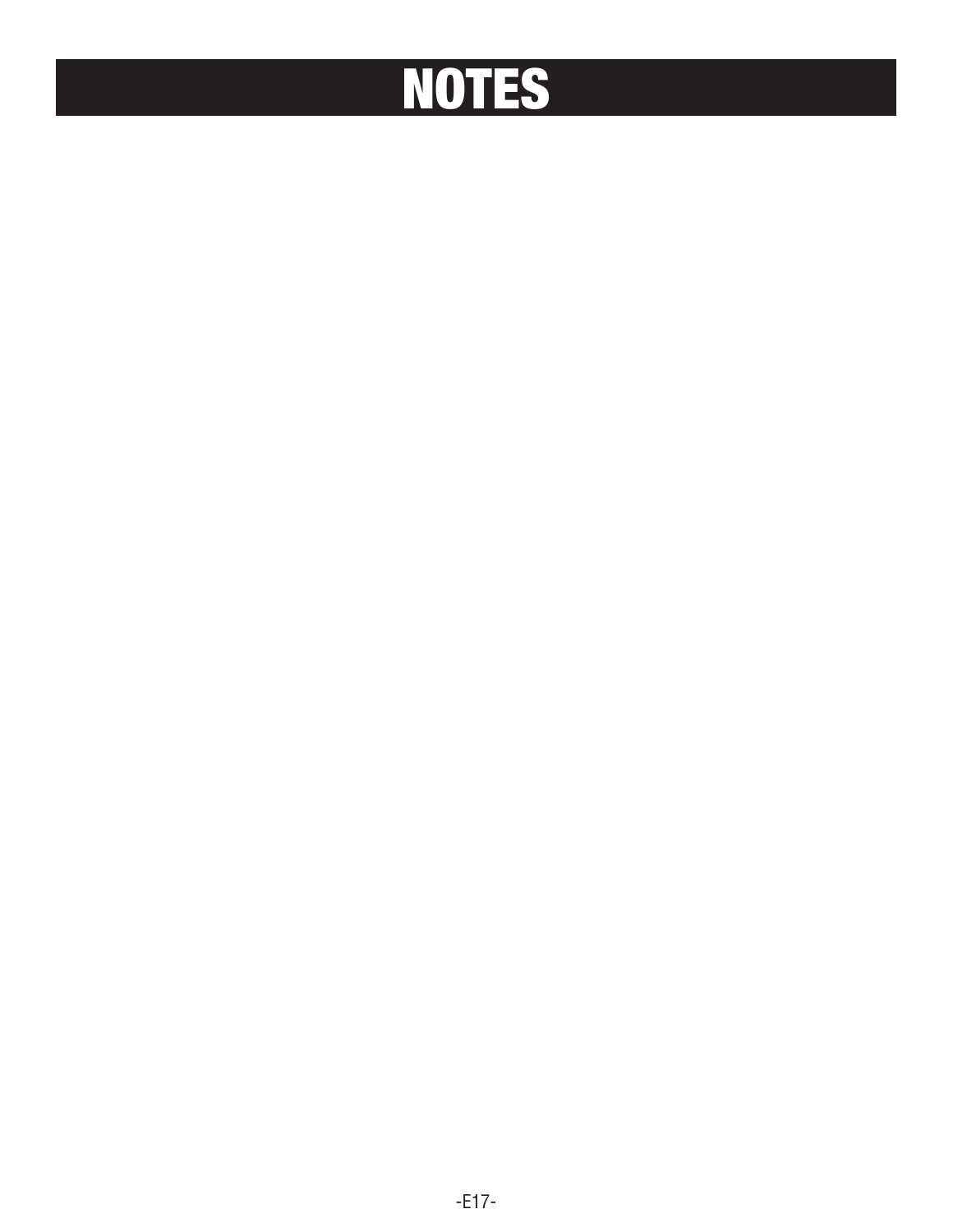### **SERVICE INSTRUCTIONS**

- 1. Do NOT attempt to repair or adjust any electrical or mechanical functions on this unit. Doing so will void the Warranty.
- 2. If you need to exchange the unit, please return it in its original carton, with a sales receipt, to the store where you
- purchased it. If you are returning the unit more than 30 days after the date of purchase, please see the enclosed Warranty. 3. If you have any questions or comments regarding this unit's operation or believe any repair is necessary, please write to our Consumer Service Department or visit our website at www.rivalproducts.com.

RIVAL JCS/THG, LLC 303 NELSON AVENUE NEOSHO, MO 64850

### **ONE (1) YEAR LIMITED WARRANTY SAVE THIS WARRANTY INFORMATION**

- A. This Warranty applies only to the original purchaser of this product.
- B. This Warranty applies ONLY to repair or replacement of any supplied or manufactured parts of this product that, upon inspection by JCS/THG, LLC authorized personnel, is shown to have failed in normal use due to defects in<br>material or workmanship. JCS/THG, LLC will determine whether to repair or replace the unit. This Warranty does not apply to installation expenses.
- C. Operating this unit under conditions other than those recommended or at voltages other than the voltage indi cated on the unit, or attempting to service or modify the unit, will render this WARRANTY VOID.
- **D. Unless otherwise proscribed by law, JCS/THG, LLC shall not be liable for any personal injury, prop erty or any incidental or consequential damage of any kind resulting from malfunctions, defects, misuse, improper installation or alteration of this product.**
- E. All parts of this product are guaranteed for a period of 1 year as follows:
	- 1. Within the first 30 days from date of purchase, the store from which you purchased your product should replace this product if it is defective in material or workmanship (provided the store has in-stock replacement.). \*If you intend to assert any claim in connection with the product, please follow the instructions in paragraph F.
	- 2. Within the first twelve months from date of purchase, JCS/THG, LLC will repair or replace the product if it is defective in material or workmanship, subject to the conditions in paragraph G.
- F. If you have any other problem or claim in connection with this product, please write to our Consumer Service Départment.
- G. IMPORTANT RETURN INSTRUCTIONS. Your Warranty depends on your following these instructions if you are returning the unit to JCS/THG, LLC:
	- 1. Carefully pack the item in its original carton or other suitable box to avoid damage in shipping.
	- 2. Before packing your unit for return, be sure to enclose:
		- a) Your name, full address with zip code and telephone number,
		- b) A dated sales receipt or PROOF OF PURCHASE,
		- c) Your \$10.00 check for return prepaid shipping and handling, and
		- d) The model number of the unit and the problem you are having. (Enclose in an envelope and tape directly to the unit before the box is sealed.)
	- 3. JCS/THG, LLC recommends you ship the package U.P.S ground service for tracking purposes.
	- 4. All shipping charges must be prepaid by you.
	- 5. Mark the outside of your package:

**RIVAL** JCS/THG, LLC 303 NELSON AVENUE NEOSHO, MO 64850

SHIPPING AND HANDLING CHARGES: \$10.00 (USD)

This Warranty gives you specific legal rights, and you may have other rights which may vary by jurisdiction. The provisions of this Warranty are in addition to, and not a modification of, or subtraction from, the statutory warranties and other rights and remedies contained in any applicable legislation. To the extent that any provision of this Warranty is inconsistent with any applicable law, such provision shall be deemed voided or amended, as necessary, to comply with such law.

©2006 JCS/THG, LLC Rival ® and the Rival Logo® are trademarks of JCS/THG, LLC.

Printed in China S160/9100120000329 S16006ESM1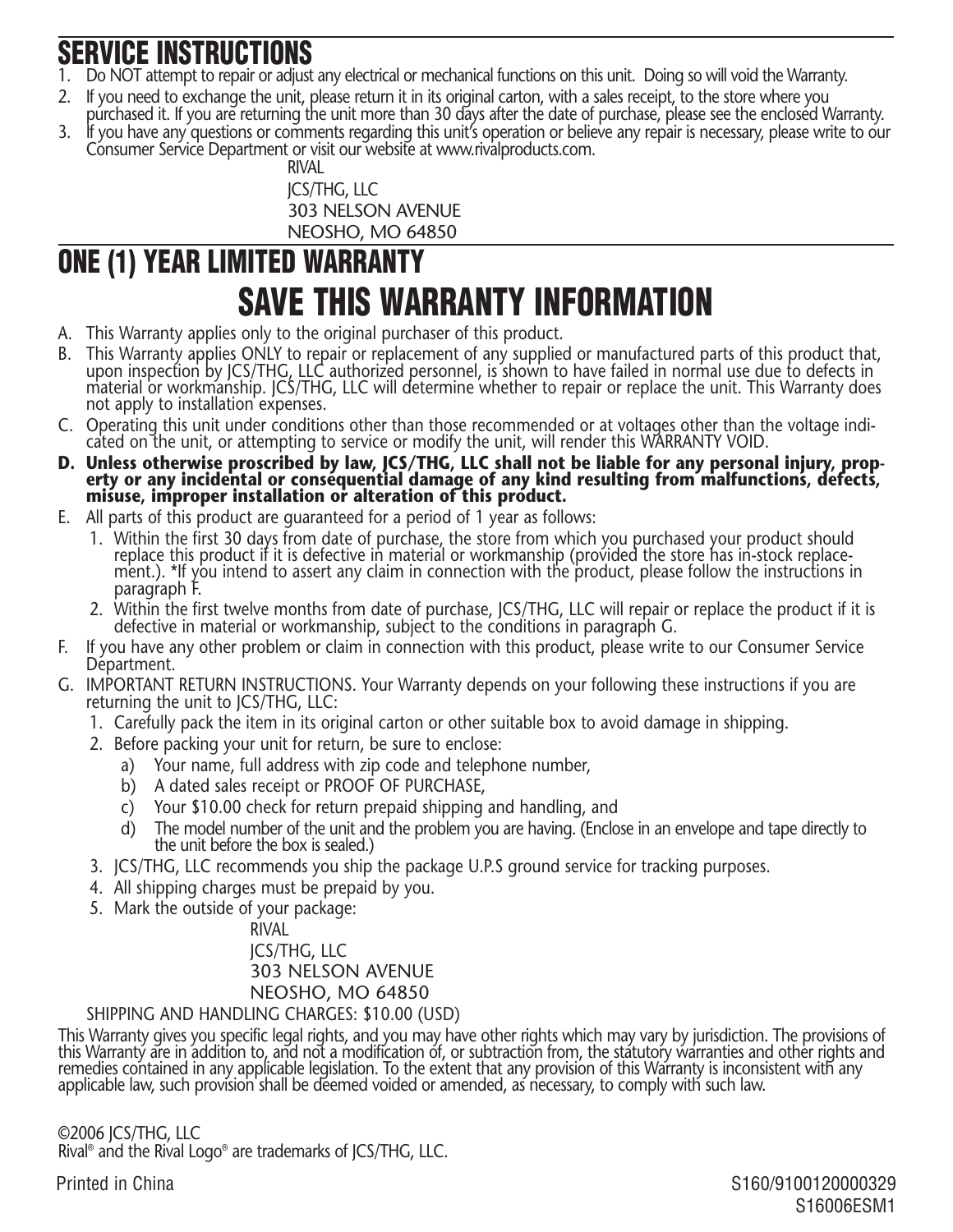



# **Guía del usuario**

# LEA Y CONSERVE ESTAS INSTRUCCIONES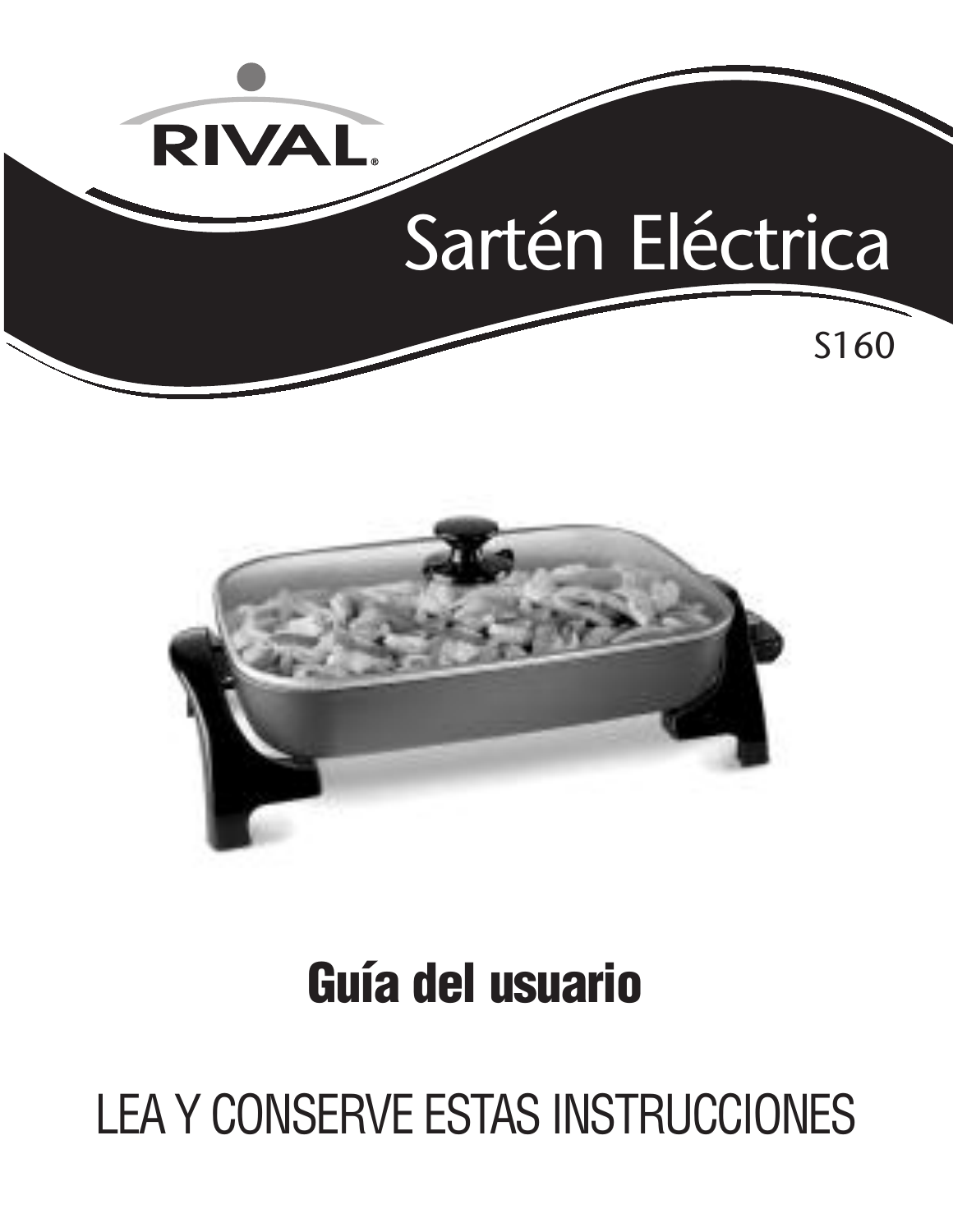# **MEDIDAS DE SEGURIDAD IMPOR- TANTES**

**Al usar electrodomésticos, debe tomar las siguientes precauciones básicas en todo momento:**

### **1. Lea todas las instrucciones antes de usar el electrodoméstico.**

- 2. No toque las superficies calientes. Use mangos o manijas.
- 3. Para evitar una descarga eléctrica, no sumerja el sensor de temperatura, el cable o el enchufe en agua o cualquier otro líquido.
- 4. Se recomienda controlar de cerca cuando el artefacto sea utilizado cerca de los niños. Este artefacto no debe ser utilizado por los niños.
- 5. Desenchúfelo del tomacorriente cuando no lo utilice y antes de limpiarlo. Deje que se enfríe antes de ponerle o quitarle partes, y antes de limpiarlo.
- 6. No utilice un electrodoméstico que tenga un cable o enchufe dañado, que funcione mal, que se haya caído o que se haya dañado de otra manera. **NOTA:** Devuelva el electrodoméstico al fabricante (refiérase a la garantía), para su inspección, reparación o ajuste.
- 7. El uso de accesorios que no son recomendados o vendidos por el fabri cante puede causarle lesiones.
- 8. No lo utilice en exteriores.
- 9. No deje que el cable cuelgue del extremo de la mesa o la mesada ni que entre en contacto con una superficie caliente.
- 10.No lo coloque sobre o cerca de un quemador eléctrico o a gas, o dentro de un horno caliente.
- 11.Debe ser extremadamente cuidadoso cuando mueva el artefacto si éste contiene aceite u otros líquidos calientes.
- 12.Siempre inserte primero el sensor de temperatura en el artefacto, luego enchufe el cable en el tomacorriente. Para desconectarla, gire el control hasta la posición "OFF", permita que el artefacto y el sensor de temperatura se enfríen, luego desenchúfela del tomacorriente.
- 13.No dé a este artefacto un uso para el que no fue hecho.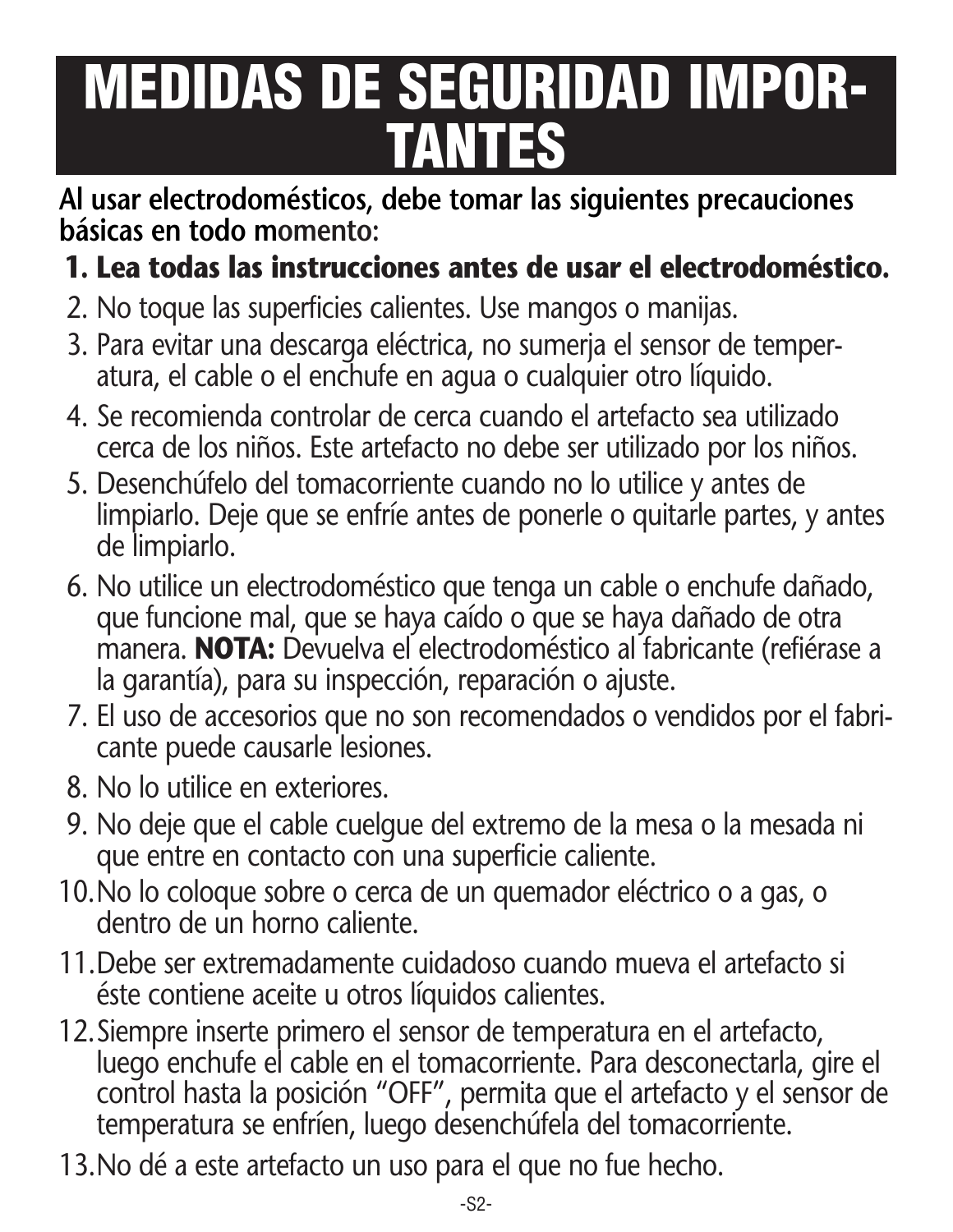# **GUARDE ESTAS INSTRUCCIONES**

Este artefacto debe **USARSE SOLO EN EL HOGAR.** No contiene piezas que el usuario pueda utilizar. No intente reparar este producto.

Se proporciona un cable de alimentación corto para reducir los riesgos originados por los enredos o tropezones que provocan los cables largos. PUEDE USARSE UNA EXTENSION ELECTRICA CON CUIDADO; SIN EMBARGO, LA CLASIFICACION ELECTRICA INDICADA DEBE SER POR LO MENOS IGUAL A LA DE LA SARTEN. No se debe permitir que la extensión eléctrica sea drapeada sobre la cubierta prefabricada o sobre una mesa en la que los niños puedan tirar de ésta ni donde pueda causar tropezones.

### **ENCHUFE POLARIZADO**

Este producto tiene un enchufe polarizado (una pata es más ancha que la otra). A fin de disminuir el riesgo de descarga eléctrica, este enchufe está diseñado para ser insertado en un tomacorriente polarizado en un solo sentido. Si el enchufe no entra completamente en el tomacorriente, inviértalo. Si aun así no entra, póngase en contacto con un electricista calificado. No modifique el enchufe de ninguna manera. Si el enchufe queda suelto en el tomacorriente CA  $\vert$ o si siente que el tomacorriente está caliente, no use el tomacorriente.

### **AJUSTE PARA MANTENER EL CALOR**

El sensor de control de temperatura tiene un rango para Mantener Caliente (Keep Warm) de aproximadamente 150 °F/66 °C a 180 °F/82 °C. La luz indicadora se encenderá y apagará alternadamente al utilizar este ajuste para indicar que la sartén está manteniendo la temperatura deseada.

### **IMPORTANTE**

Verifique periódicamente que los MANGOS/PATAS de la sartén no estén flojos. Si es necesario, ajústelos con un destornillador. PRECAUCION: Si los ajusta en exceso, puede estropear el tornillo o rajar los mangos y la base.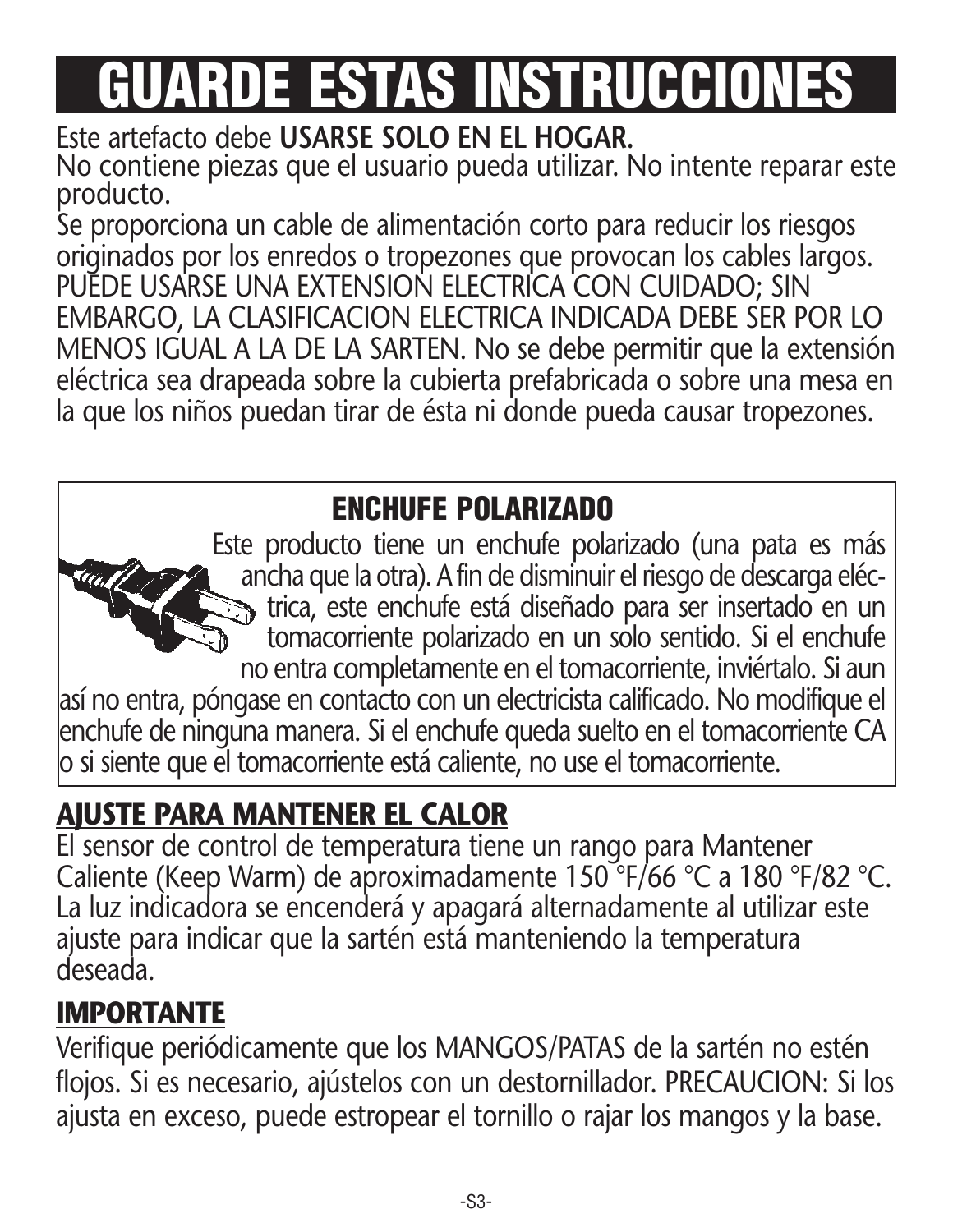

### **¿COMO SE USA LA SARTEN ELECTRICA**

- 1. Coloque la sartén en una superficie plana, seca y resistente al calor. Esta sartén posee una placa deflector de calor que ayuda a proteger las cubiertas prefabricadas contra las altas temperaturas durante el funcionamiento normal. Algunas superficies de cubiertas prefabricadas y mesas, como las Corian® u otras superficies, no están diseñadas para resistir durante mucho tiempo el calor generado por ciertos electrodomésticos. Si va a utilizar este producto durante mucho tiempo, le recomendamos colocar un posafuentes debajo de la sartén para evitar que se dañe la superficie de la cubierta.
- 2. Gire el control de temperatura hasta "OFF". Enchufe firmemente el control de temperatura en la sartén, enchúfelo en un tomacorriente común de 120V CA y gire el control de temperatura hasta el valor deseado.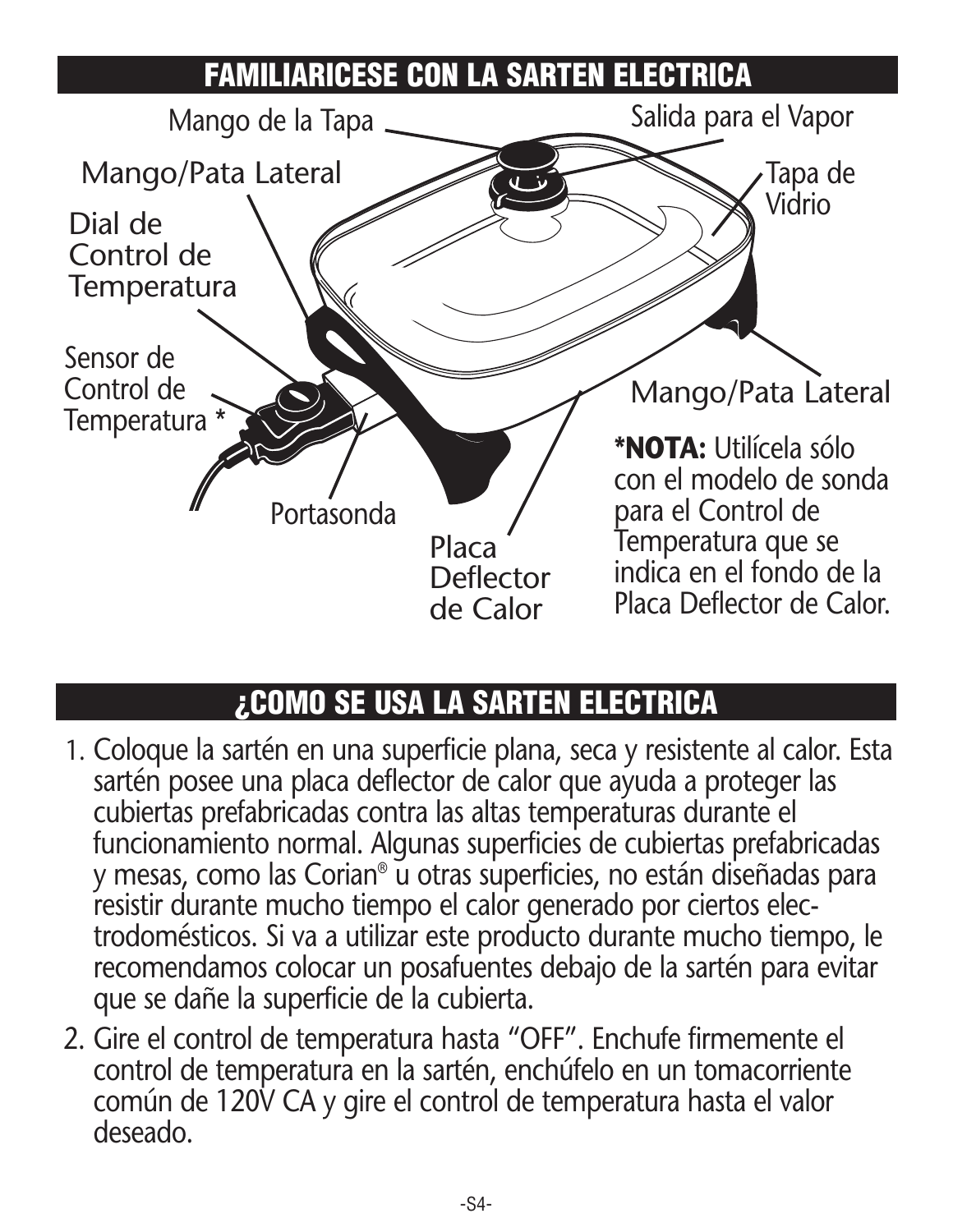- 3. La luz indicadora del control de temperatura se encenderá al ajustar la temperatura. Una vez que la temperatura deseada se haya alcanzado, la luz indicadora se prenderá y apagará intermitentemente indicando que se está manteniendo la temperatura seleccionada. (Al agregar comida, la luz indicadora se encenderá momentáneamente ya que disminuirá la temperatura promedio).
- 4. Precaliente la sartén tapada durante 10 15 minutos o hasta que se apague la luz indicadora. **NOTA:** Las temperaturas de cocción indicadas en este manual del usuario son estimaciones. Ajuste ligeramente la temperatura de cocción hacia arriba o hacia abajo para obtener los resultados que prefiera.
- 5. La tapa tiene una salida de vapor. La salida de vapor permite que salga el vapor al cocinar con la tapa colocada.

**CUIDADO:** ¡El vapor es muy caliente! Tenga cuidado al quitar o levantar la tapa. Le recomendamos utilizar manoplas para horno cuando quite la tapa de la sartén o cuando la reemplace.

**NOTA:** Al calentar aceite, siempre deje la sartén destapada. Si el aceite desprende humo, apague inmediatamente la sartén y permita que se enfríe.

### **COMO LIMPIAR SU SARTEN**

**CUIDADO:** La sartén se calienta. Manéjela con cuidado.

- 1. Siempre permita que la sartén se enfríe completamente antes de limpiarla.
- 2. Desenchufe el cable del tomacorriente, luego quite el control de temperatura del artefacto. Limpie el sensor de temperatura con un trapo seco.
- 3. Sumerja la sartén y la tapa en agua tibia, jabonosa y lávelas con un trapo suave. Enjuáguelas bien y séquelas. Todas las partes, excepto por el control de temperatura, son sumergibles y aptos para lavavajillas.

**NOTA:** No utilice una esponjilla de acero, limpiadores abrasivos, o trapos limpiadores de metal en la superficie de cocción ya que podrían dañar el recubrimiento antiadherente.

**ADVERTENCIA:** No sumerja el sensor de control de temperatura en agua o cualquier otro líquido.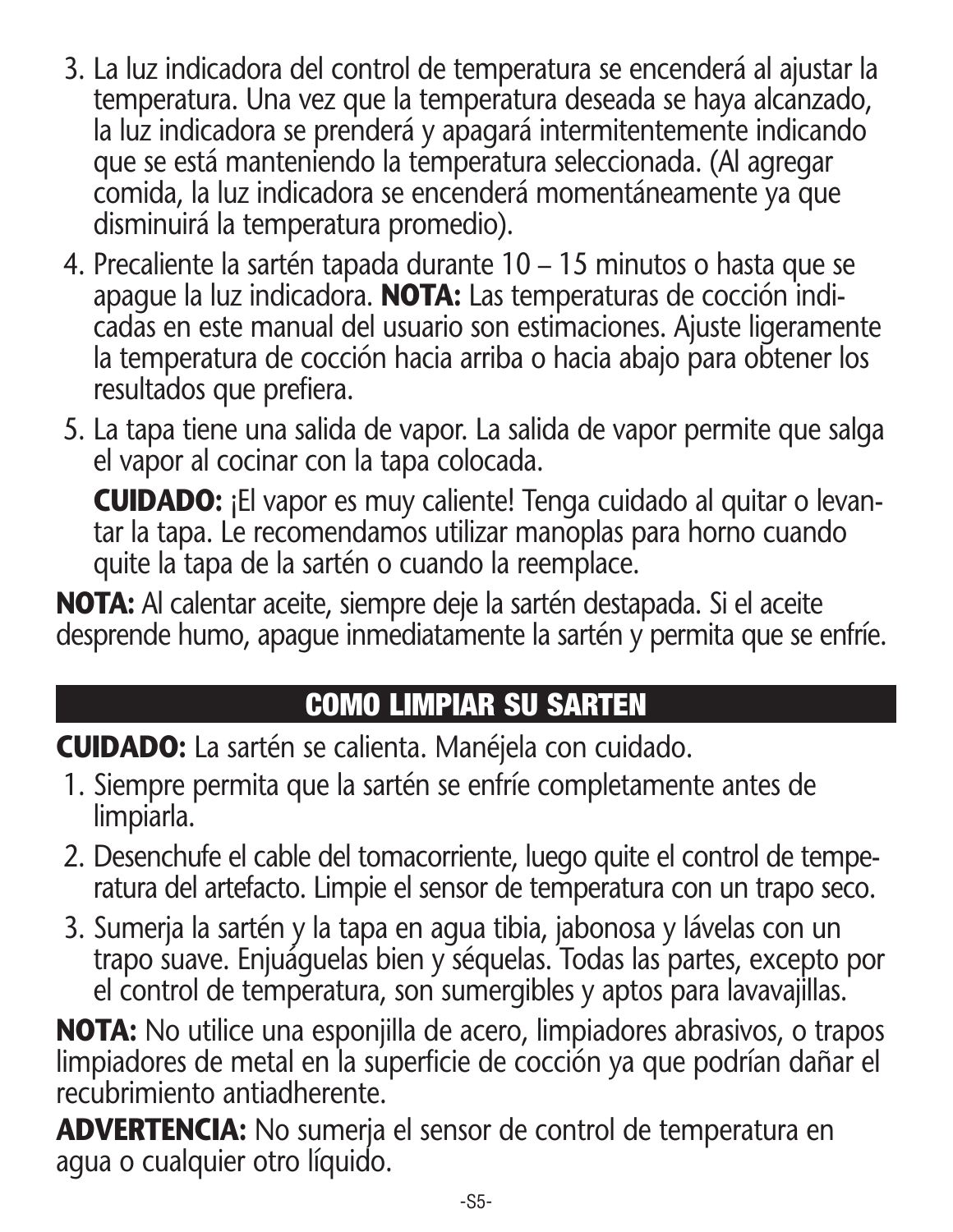### **CONSEJOS UTILES**

- Antes de utilizar la sartén por primera vez, recubra levemente la superficie con aceite vegetal. Caliéntela, sin tapar, a 300 °F/150 °C. Apáguela y permita que se enfríe completamente. Limpie el exceso de aceite.
- Utilice únicamente utensilios de nylon o de plástico resistentes al calor. Los utensilios de metal pueden rallar la superficie antiadherente.
- Esta sartén no está diseñada para freír por inmersión. No utilice más de 1 taza de aceite al freír. Utilice un aceite vegetal o aceite de maní para freír. Manteca y aceite de oliva sólo debe utilizarse para saltar comidas a temperaturas más bajas.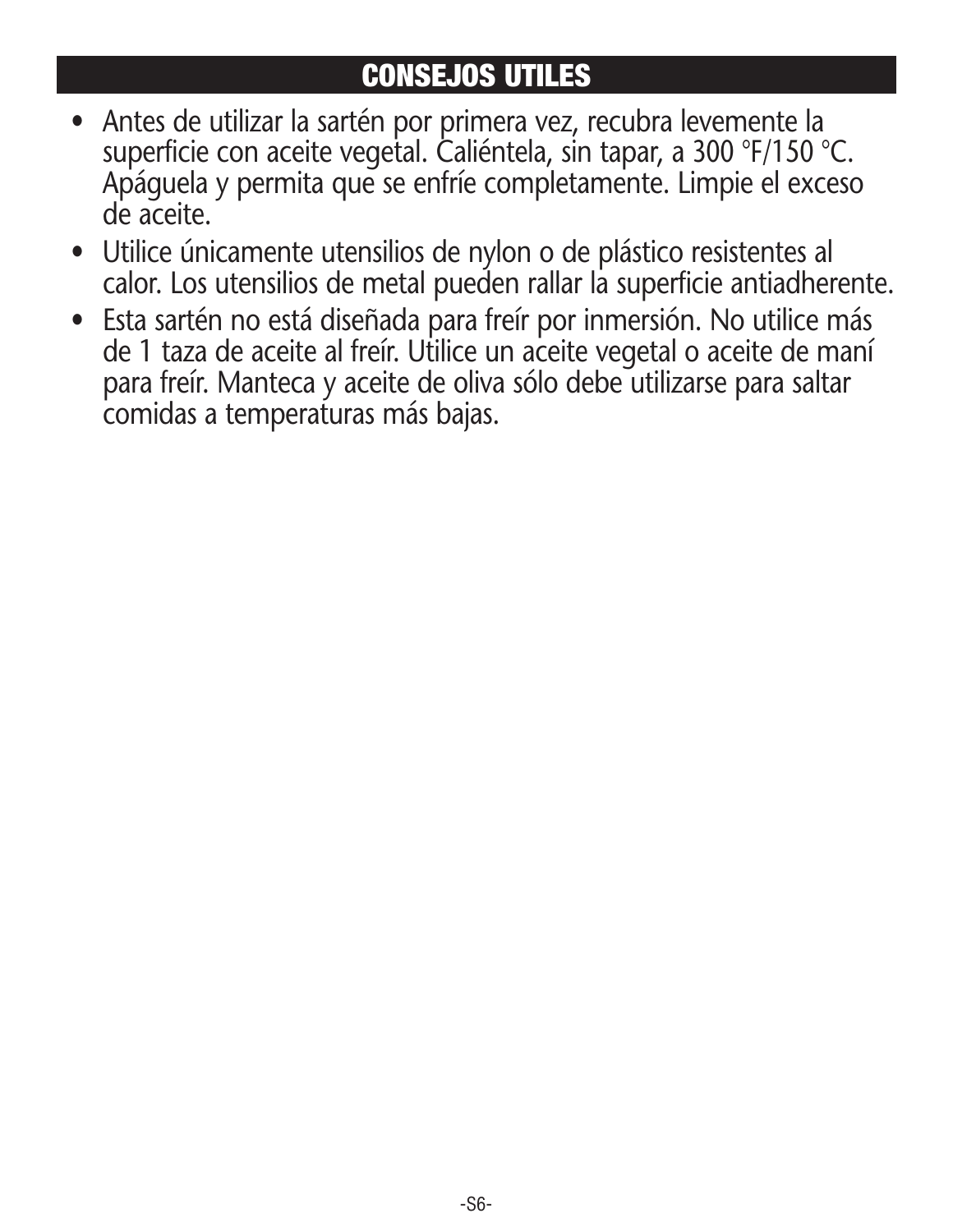### **GUIA DE TEMPERATURAS DE COCCION**

| <b>COMIDA</b>                             | <b>CANTIDAD</b>           | <b>TIEMPO / INDICACIONES</b>                                                                                                                                                                                            | <b>TEMPERATURA</b>                |
|-------------------------------------------|---------------------------|-------------------------------------------------------------------------------------------------------------------------------------------------------------------------------------------------------------------------|-----------------------------------|
| <b>HAMBURGUESAS</b>                       | $\frac{1}{4}$ lb.         | 5 a 9 minutos por lado (término medio)                                                                                                                                                                                  | 300 °F/150 °C                     |
| <b>FILETE</b>                             | 1" de ancho,<br>sin hueso | 9 a 12 minutos por lado                                                                                                                                                                                                 | 300 °F/150 °C                     |
| Pollo                                     | pechuga<br>deshuesadas    | 6 a 7 minutos por lado                                                                                                                                                                                                  | 300 °F/150 °C                     |
| <b>TORRIJAS</b>                           |                           | 3 a 5 minutos por lado                                                                                                                                                                                                  | 325 °F/160 °C                     |
| <b>CREPAS</b>                             |                           | 1 a 3 minutos por lado                                                                                                                                                                                                  | 300 °F/150 °C                     |
| <b>HUEVOS</b><br><b>Fritos</b>            |                           | 2 a 3 minutos/primer lado<br>1 a 2 minutos/segundo lado<br>Fundir 1 ó 2 cucharadas de manteca<br>o margarina en la sartén                                                                                               | 300 °F/150 °C                     |
| Poché                                     | 1 a 6 huevos              | 2 a 3 minutos<br>Verter 2 tazas de agua y 1 cucharada<br>de vinagre de sidra en la sartén.<br>Calentar hasta que hierva. Rompa lo<br>huevos en un tazón; viértalos en el aqua.<br>Tápelos y cocínelos de 2 a 3 minutos. | 250 °F/120 °C or<br>300 °F/150 °C |
| <b>Revueltos</b>                          |                           | 3 a 4 minutos<br>Fundir 1 ó 2 cucharadas de manteca o<br>margarina en la sartén Agregar los<br>huevos, mezclar suavemente,<br>hasta que estén cocidos.                                                                  | 300 °F/150 °C                     |
| <b>TOCINO</b>                             |                           | 5 minutos/primer lado<br>1 a 3 minutos/segundo lado                                                                                                                                                                     | 300 °F/150 °C                     |
| <b>SALCHICHAS</b>                         |                           | 8 a 10 minutos                                                                                                                                                                                                          | 300 °F/150 °C                     |
| <b>PASTELILLOS DE</b><br><b>SALCHICHA</b> |                           | 6 minutos/primer lado<br>5 a 6 minutos/segundo lado                                                                                                                                                                     | 300 °F/150 °C                     |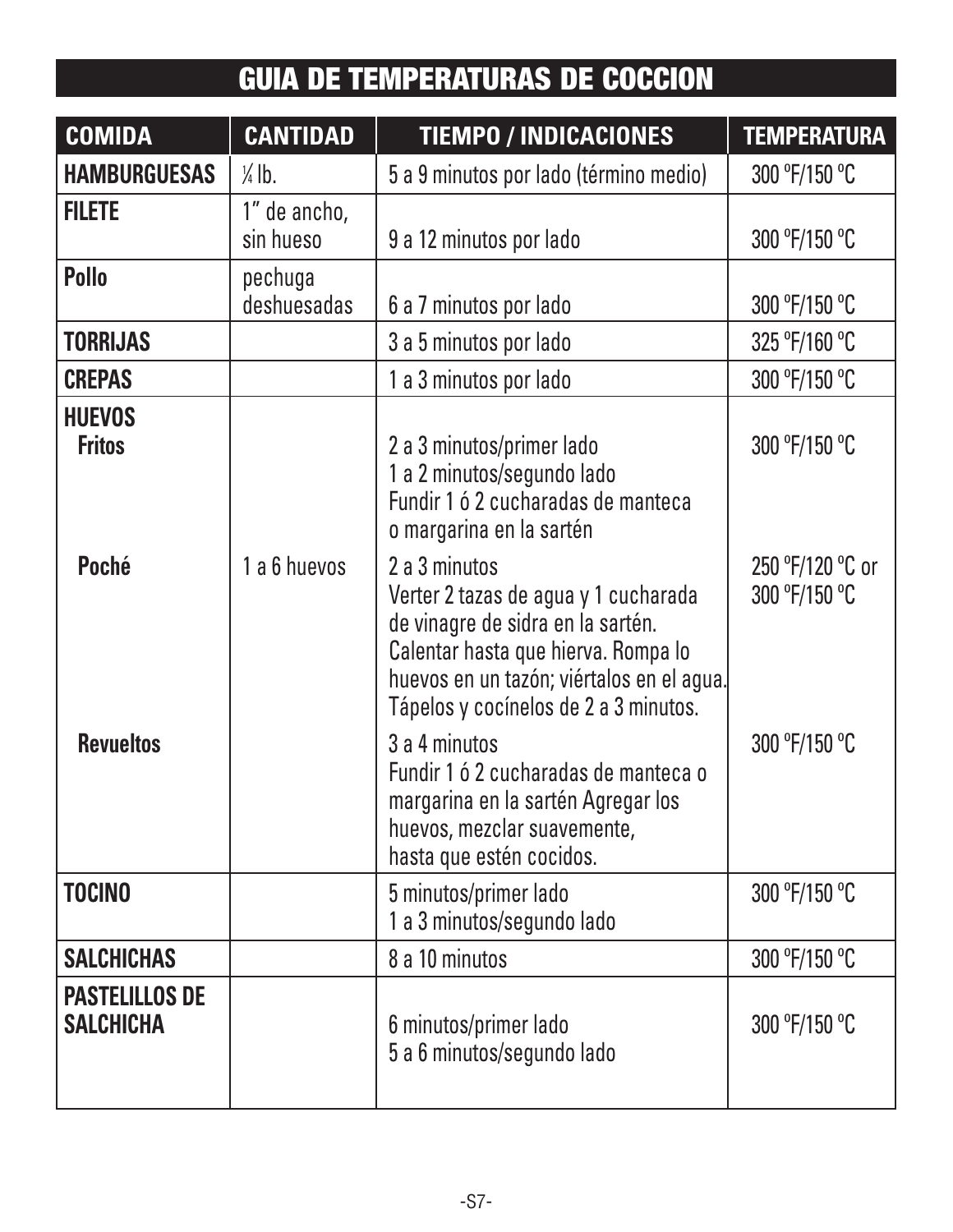### **PANQUEQUES CON NUECES Y MANZANAS**

2 cucharadas de mantequilla o margarina Una pizca de nuez moscada 1 ⁄2 taza más 2 cucharadas de harina para todo uso <sup>2</sup> 1 % cucharaditas de azúcar 1 huevo 2 cucharadita de polvo de hornear V cucharadita de sal 1/4 cucharadita de canela **Aceite** vegetal

⁄3 taza de leche ⁄2 taza de manzana pelada y picada finamente 2 cucharadas de nueces o pecanas picadas<br>Aceite vegetal

Derrita la mantequilla. Ponga a un lado para que se enfríe levemente. Combine la harina, azúcar, polvo de hornear, sal y especies en un tazón pequeño. Combine la mantequilla derretida y la leche en un tazón. Agregue el huevo y bátalo ligeramente para que se mezcle. Eche la mezcla de harina moviéndola hasta que se combine. Eche las manzanas y las nueces. Precaliente la sartén hasta 350 °F/175 °C. Aplique aceite levemente con una brocha. Eche <sup>1</sup> ⁄4 de taza de batido por cada panqueque. Cocine hasta que las burbujas afloren a la superficie y que la cara inferior de los panqueques se dore por aproximadamente 2 minutos. Para el desayuno sirva 3 panqueques con miel de arce (maple) y como postre agréguele encima helados, nueces o miel de caña.

### **TOSTADAS FRANCESAS CLASICAS**

1 ⁄3 taza de leche espesa <sup>1</sup> Una pizca de nuez moscada o canela <sup>1</sup> Miel de arce (maple)

2 rodajas de pan francés de molde de 1" de ⁄4 cucharadita de extracto de vainilla ⁄2 cucharadita de azúcar en polvo Azúcar en polvo 1 cucharada de mantequilla o margarina

Combine el huevo, la leche, especias y el azúcar en una vasija poco profunda. Precaliente la sartén a 350 °F/175 °C y agregue la mantequilla. Sumerja las dos rodajas de pan rápidamente en la mezcla del huevo y luego colóquelas en la sartén. Cocine por 2 a 3 minutos por cada lado o hasta que el pan quede dorado. Espolvoree cada rodaja de pan levemente con azúcar en polvo y sirva con miel de arce (maple).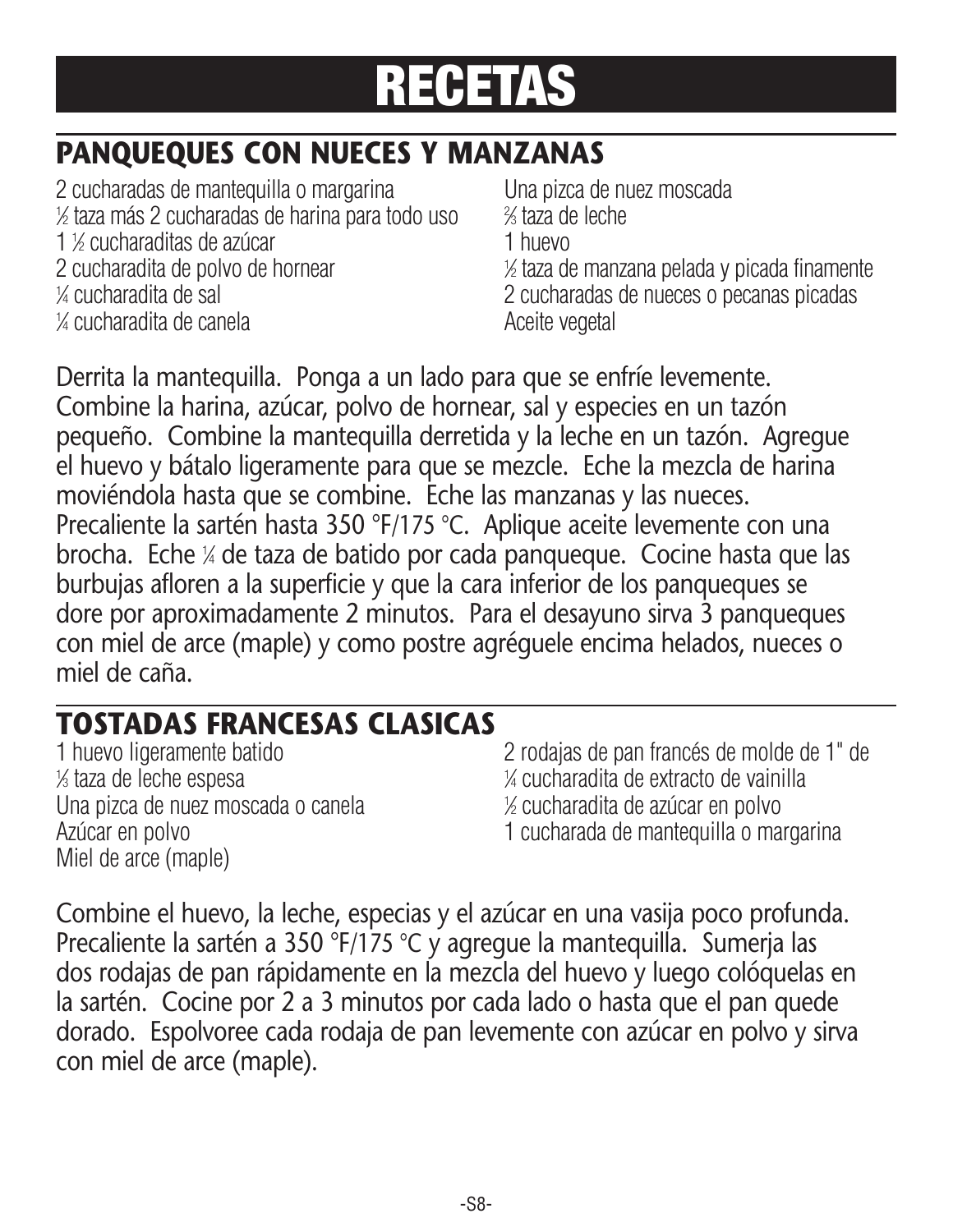### **OMELET DENVER**

1 ⁄2 taza de jamón cocido picado en cubitos 3 huevos

- 1 ⁄4 taza de pimientos verdes picados 2 cucharadas de agua
- 1 ⁄4 taza de hongos frescos en rodajas <sup>1</sup>
- 
- 1 cucharada de mantequilla o margarina <sup>1</sup> deshilachado

2 cucharadas de agua<br><sup>1⁄8</sup> cucharadita de sal 1 cebollita verde en rodajas Una pizca de pimienta (chile) de cayena ⁄3 taza (1 onza) de queso Cheddar

Calentar la sartén a 300 °F/150 °C, agregar el jamón, el pimiento verde, los hongos, la cebolla y la mantequilla. Cocinarlos por 2 minutos, revolviéndolos frecuentemente. Disponer los vegetales en capas parejas. Batir los huevos levemente con agua, sal y pimienta (chile) cayena. Echar la mezcla de los huevos sobre el jamón y los vegetales. Tapar y cocinar por 4 minutos o hasta que los huevos queden cocidos. Espolvorear el queso, tapar y cocinar por 2 minutos adicionales. Para servir, corte el omelet en el medio y doble ambas mitades. Levante los omeletes de la sartén con una espátula ancha.

### **JAMON CON HUEVOS FAVORITO**

 cucharada de mantequilla o margarina 2 huevos ⁄4 taza cebollas picadas <sup>1</sup> cucharadas harina para todo uso <sup>1</sup>  $\frac{1}{4}$  taza de leche  $\frac{3}{4}$ 

⁄2 taza jamón cocido picado ⁄2 taza de espinacas frescas picadas ⁄4 taza (3 onzas) de queso Suizo desmenuzado

Gradúe la temperatura de la sartén a 300 °F/150 °C. Agregue la mantequilla y permita que se derrita. Agregue las cebollas y cocínelas por aprox. 2 minutos o hasta que queden tiernas. Retire las cebollas de la sartén y póngalas a un lado. Combine la harina, leche y huevos; bátalos levemente hasta que se mezclen. Eche la mezcla de los huevos en la sartén y cocine por 2 minutos. Eche el jamón, la espinaca y las cebollas cocidas en forma pareja sobre los huevos. Espolvoree el queso encima en forma uniforme. Tape y cocine por 2 minutos adicionales. Corte suavemente en cuatro triángulos, levántelos y sírvalos en un plato.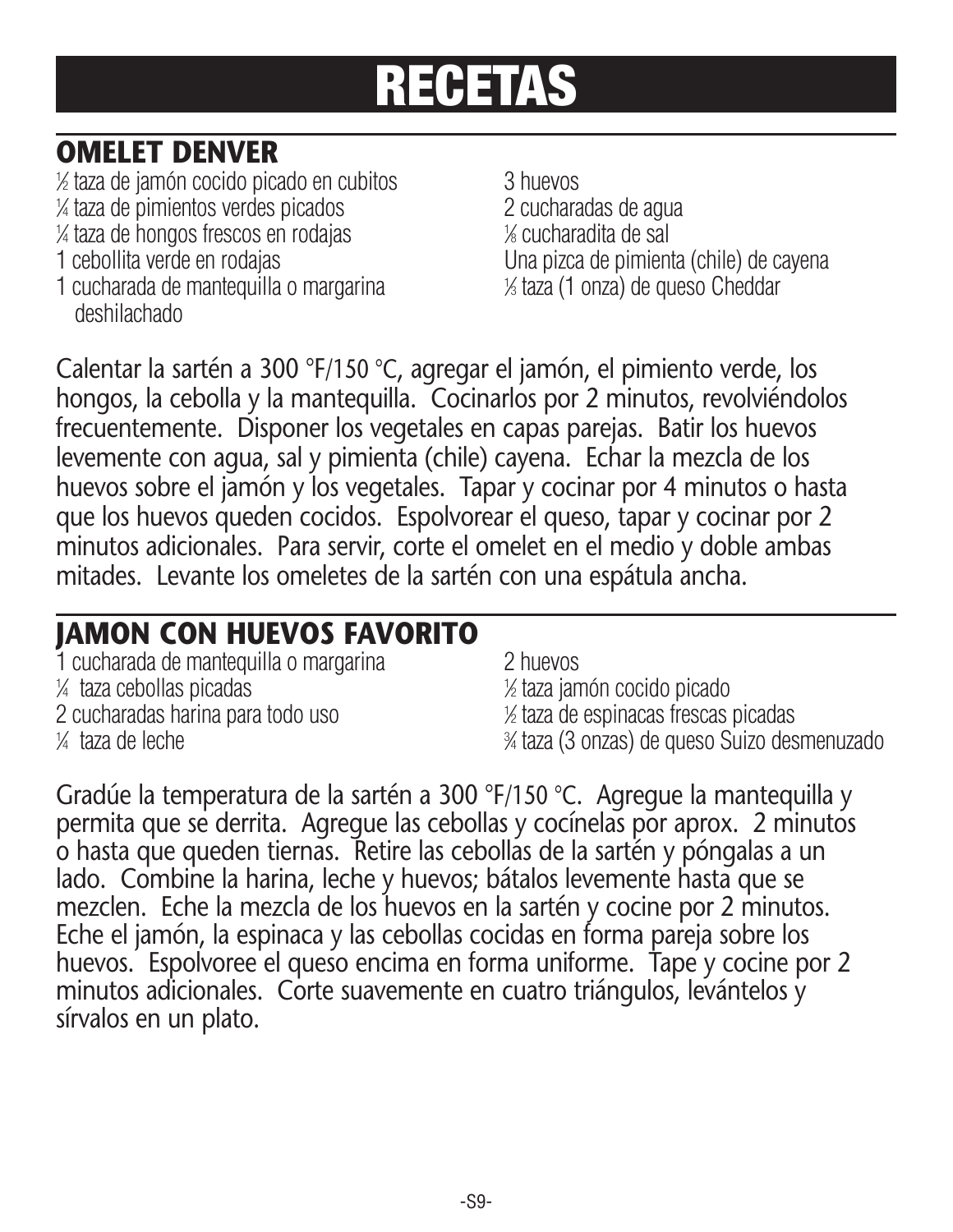### **PAPAS CON QUESO Y TOCINO**

6 tiras de tocino <sup>1</sup> 4 papas grandes, en rodajas finas con su cáscara 1 lata (4 onzas) de chilis verdes picados desmenuzado.

⁄4 taza cebollas finamente picadas ⁄2 tazas (6 onzas) queso Cheddar

Coloque el tocino en la sartén fría y suba la temperatura hasta 350 °F/175 °C. Fría el tocino hasta que se tueste, sáquelo de la sartén y drénelo. Deseche la grasa del tocino cuidadosamente conservando unas 2 cucharadas en la sartén. Eche las rodajas de papas en la sartén, tápela y cocine por 10 minutos. Dele vuelta a las rodajas de papa y cocínelas por 5 minutos más. Pique el tocino finamente y mézclelo con los chilis verdes y cebollas picadas y espolvoree la mezcla sobre las papas. Cubra todo con el queso, tape la sartén y cocine por 5 minutos más.

### **PASTA CON PIMIENTOS Y POLLO**

- 1 diente de aio molido
- 
- 1 pechuga de pollo completa, deshuesada, Sal y pimienta negra molida al gusto despellejada, cortada en tiras de 13 mm  $(\frac{1}{2})$  por 5 cm (2").
- 1 taza de pimientos rojos, verdes o amarillos (o combinados) en rodajas drenado.

⁄2 cucharadita de albahaca 1 cucharada de aceite de oliva Una pizca de chili rojo molido ⁄2 cucharadita harina de maíz ⁄4 de taza de caldo de pollo

Gradúe la temperatura de la sartén a 350 °F/175 °C. Eche el ajo y el aceite y cocínelos por 2 minutos. Agregue el pollo y cocínelo por 5 minutos revolviéndolo. Eche y revuelva los pimientos y siga cocinando por 2 minutos o hasta que los vegetales se crispen quedando blandos y que el pollo se cocine. Reduzca la temperatura a 250 °F/120 °C. Mezcle los sazonadores con la harina de maíz en el caldo de pollo y muévalos hasta que se mezclen bien. Vierta la mezcla del caldo en la sartén. Caliente revolviendo suavemente por 1 minuto o hasta que la mezcla quede caliente y espesa. Sirva sobre la pasta. Rinde 2 porciones.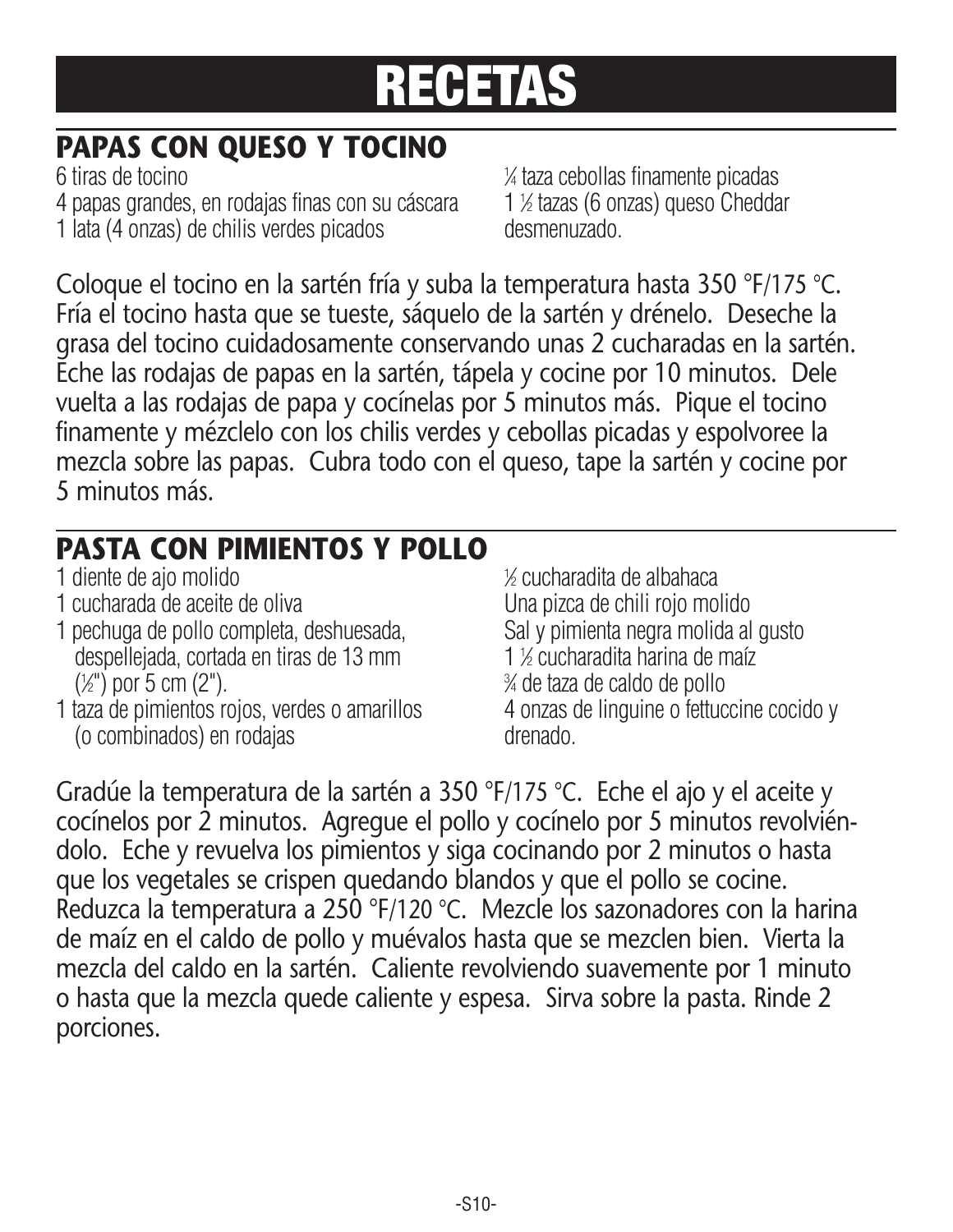### **FAJITAS FACILES DE RES**

Jugo de 2 limones <sup>1</sup> 2 cucharadas de aceite de oliva 4 tortillas de harina 1 ⁄2 cucharadita comino molido <sup>1</sup> V cucharadita de sal 1 diente de ajo molido Guacamol (opcional) 1 ⁄8 cucharadita de chiles rojos en escamas Salsa (opcional) Pimienta negra recién molida, al gusto Crema agria (opcional) 3 ⁄4 lb. de churrasco redondo de tapa cortado Tomates picados (opcional) finamente 1 cebolla pequeña en rodajas finas

⁄2 pimiento verde o rojo en rodajas finas ⁄2 taza (2 onzas) de queso desmenuzado tipo Monterrey Jack o Cheddar

Mezcle el jugo de limón, una cucharada de aceite de oliva, comino, sal, ajos, pimientos rojos y pimienta negra en un tazón de vidrio. Agregue la carne y deje reposar a temperatura del ambiente por 30 minutos. Gradúe la temperatura de la sartén a 350 °F/175 °C. Eche el saldo de la cucharada de aceite de oliva, las cebollas y pimientos verdes/rojos en la sartén y revuélvalos suavemente. Tape la sartén y cocine por 1 a 2 minutos o hasta que los vegetales queden tiernos, sáquelos y manténgalos calientes. Drene la carne, descarte el líquido de maceración, colóquela en la sartén y cocínela por 7 a 9 minutos o hasta que quede lista. Mientras tanto, envuelva las tortillas en platina de aluminio y caliéntelas en el horno a 350 °F/175 °C por 5 minutos. Para armar las tortillas, eche en el centro de cada una aprox. ¼ de la carne con los vegetales y espolvoréeles 2 cucharadas de queso. Enrolle cada tortilla y colóquela en una fuente. Adorne al gusto, con guacamol, salsa, crema agria y/o tomates picados.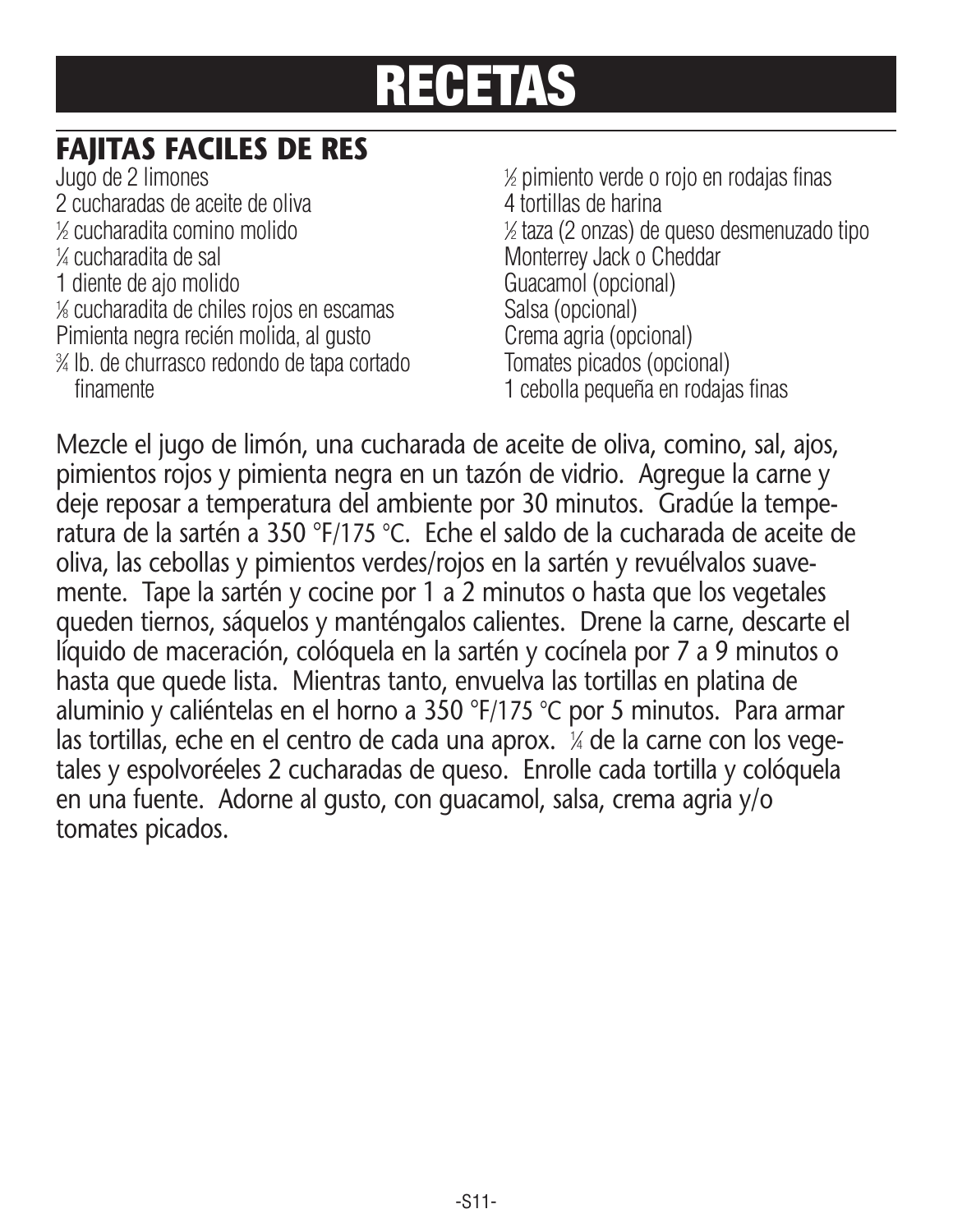### **BISTEC SUIZO**

- 1 % lb. de churrasco redondo de res cortado 1 lata (14 % dos en cubos de <sup>3</sup>
- 1 cebolla en rodajas <sup>1</sup>
- 1 atado de apio picado
- 1 zanahoria en rodajas finas
- **1/2 cucharadita de salsa Worcestershire**

1 lata (14 % onzas) de tomates cocidos y drena-1 lata (8 onzas) de salsa de tomate ⁄4 taza de harina ⁄4 cucharadita de sal ⁄4 cucharadita de pimienta negra molida

2 cucharadas de manteca (Inglesa)

Corte la carne en 6 porciones. Combine la harina, sal y pimienta y recubra la carne con la mezcla. Eche la manteca a la sartén y precaliéntela a 300 °F/150 °C. Dore la carne por ambos lados y drene el exceso de grasa con cuidado. Agregue los ingredientes restantes. Gradúe el dial de control de temperatura a "SIMMER" (baja temperatura). Tape la sartén y cocine a fuego lento por 1 ½ horas o hasta que la carne quede tierna. Retire la carne de la sartén, combine 1 ⁄4 taza de agua fría y 1 cucharada de harina, agregando la mezcla de tomate en la sartén. Cocine revolviendo hasta que la mezcla burbujee y espese. Sirva la carne con la salsa de tomate encima.

### **CAMARONES FRITOS REVUELTOS CON VEGETALES**

% lb. Camarones crudos pelados y desvenados 2 cucharadas de salsa de soya ligera tiras finas 2 cucharadas de jerez (sherry) seco 1 taza de flores de brócoli 2 cucharaditas de harina de maíz <sup>1</sup> 1 cucharadita de raíz de jengibre (kion) 1 cucharada de aceite vegetal 2 apios cortados en rodajas

1 pimiento rojo (dulce) pequeño cortado en

- 
- ⁄2 cebolla mediana en rodajas finas
- 
- ⁄2 paquete (3 onzas) de vainitas
- 

Coloque los camarones limpios en un tazón. Combine la salsa soya, el jerez (sherry), la harina de maíz y la raíz de jengibre y vierta la mezcla sobre los camarones. Precaliente la sartén a 400 °F/205 °C y agregue el aceite. Revuelva los apios, pimientos rojos, brócoli y cebollas y cocínelos por 2 minutos. Agregue los cameranos con el liquido de maceración a la sartén y cocínelos revolviendo por 2 minutos o hasta que los camarones se vuelvan rosados. Agregue los hongos y las vainitas, siga friendo y revolviendo hasta que se calienten lo suficiente.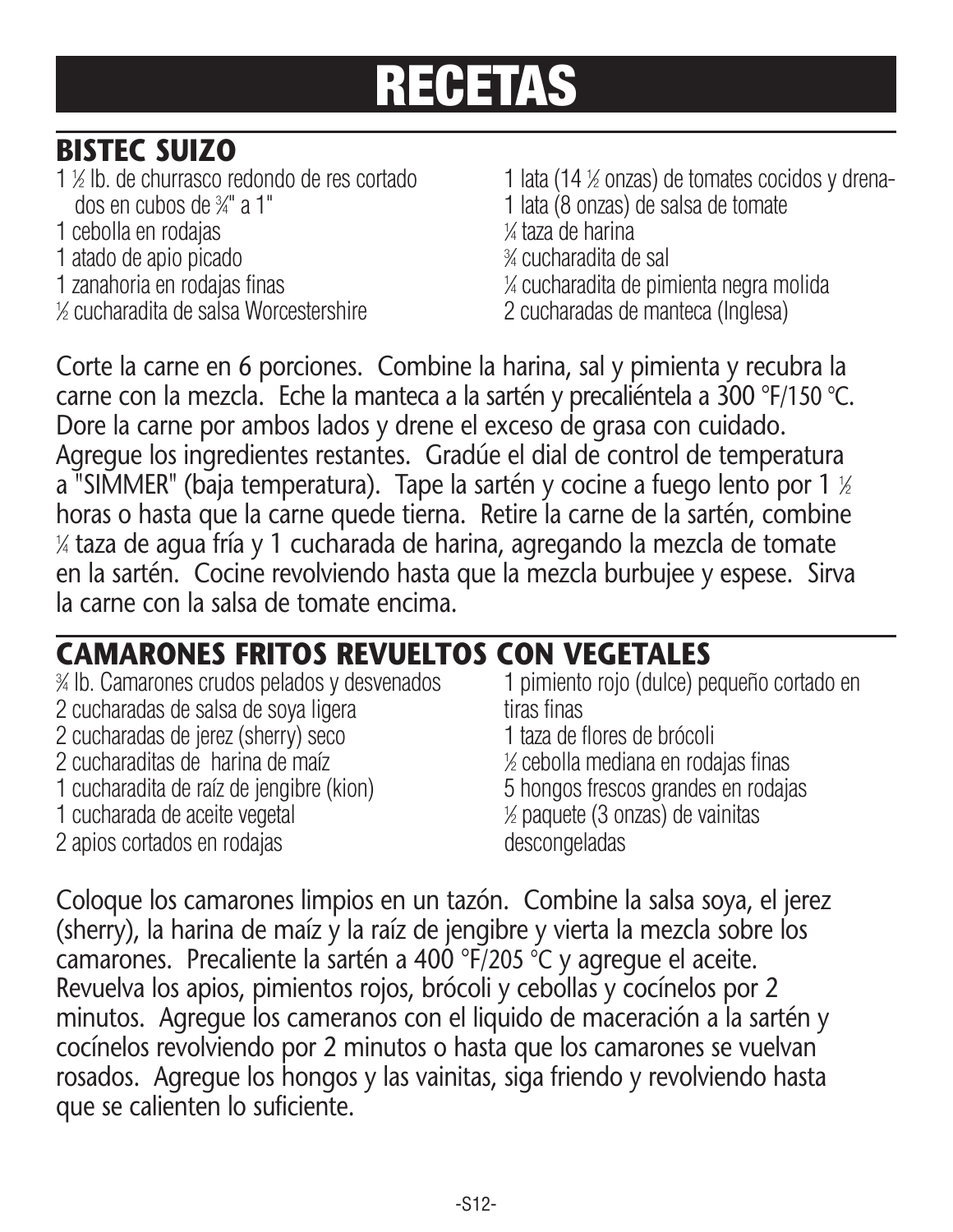### **CHULETAS DE CERDO CON ARROZ Y ESPINACAS**

 a 4 chuletas de cerdo de aprox. <sup>1</sup> mm  $(\frac{1}{2})$  de espesor. 1% taza cebollas picadas 1 lata (14 1 ⁄4 taza pimientos verdes picados

⁄3 taza arroz crudo de grano largo ⁄2 cucharadita de chile en polvo 1 lata (14 % onzas) tomates enteros

Gradúe la temperatura de la sartén a 350 °F/175 °C, eche las chuletas, cocínelas 5 minutos por un lado, déles la vuelta, agregue las cebollas y los pimientos verdes y cocine por 2 minutos más, revolviendo los vegetales ocasionalmente. Reduzca la temperatura a WARM (Tibio). Agregue el arroz, el chili en polvo y los tomates y revuélvalos para mezclarlos bien con los vegetales. Tape la sartén y cocine por 25 a 30 minutos revolviendo ocasionalmente.

### **FILETES DE PESCADO CON SALSA DE LIMON**

1 ⁄4 lb. Hongos frescos cortados en rodajas 1 cucharada de jugo de limón 2 cebollitas verdes en rodajas <sup>1</sup> 2 cucharadas de mantequilla o margarina <sup>1</sup> 1 % cucharadita de harina para todo uso Una pizca de pimienta negra molida 1⁄4 taza de leche ¼ taza de leche 1 ó 2 filetes del pescado de su elección (de 1 ó 2 filetes del pescado de su elección (de 2 fi<br>2 cucharadas de aqua 1 cucharada de vino blanco <sup>1</sup>

⁄3 cucharadita yuyo curtido ¼ cucharadita sal<br>Una pizca de pimienta negra molida carne firme) aprox. 8 onzas cada filete ⁄4 taza de crema (opcional)

Gradúe la sartén a 300 °F/150 °C y agregue los hongos, cebollas y mantequilla. Cocine revolviendo frecuentemente por 2 minutos. Agregue la harina, cocine moviendo constantemente por 1 minuto. Combine la leche y el agua. Reduzca la temperatura de la sartén a tibio (WARM). Agregue la mezcla de leche a la sartén y cocine revolviendo constantemente por 1 minuto. Mezcle el vino, el jugo de limón y los sazonadores. Coloque los filetes de pescado en la salsa, echándola con una cuchara sobre el pescado. Tape la sartén y cocine por 8 a 10 minutos o hasta que el pescado se pueda cortar fácilmente con un tenedor. Levante el pescado de la salsa con una espátula ancha. Si no usa crema, eche la salsa sobre el pescado con una cuchara y sirva. Si se desea, saque el pescado de la fuente de servir y manténgalo caliente. Mezcle la crema en la salsa que está en la sartén. Caliéntela destapada por 1 a 2 minutos. Eche la salsa sobre el pescado con una cuchara.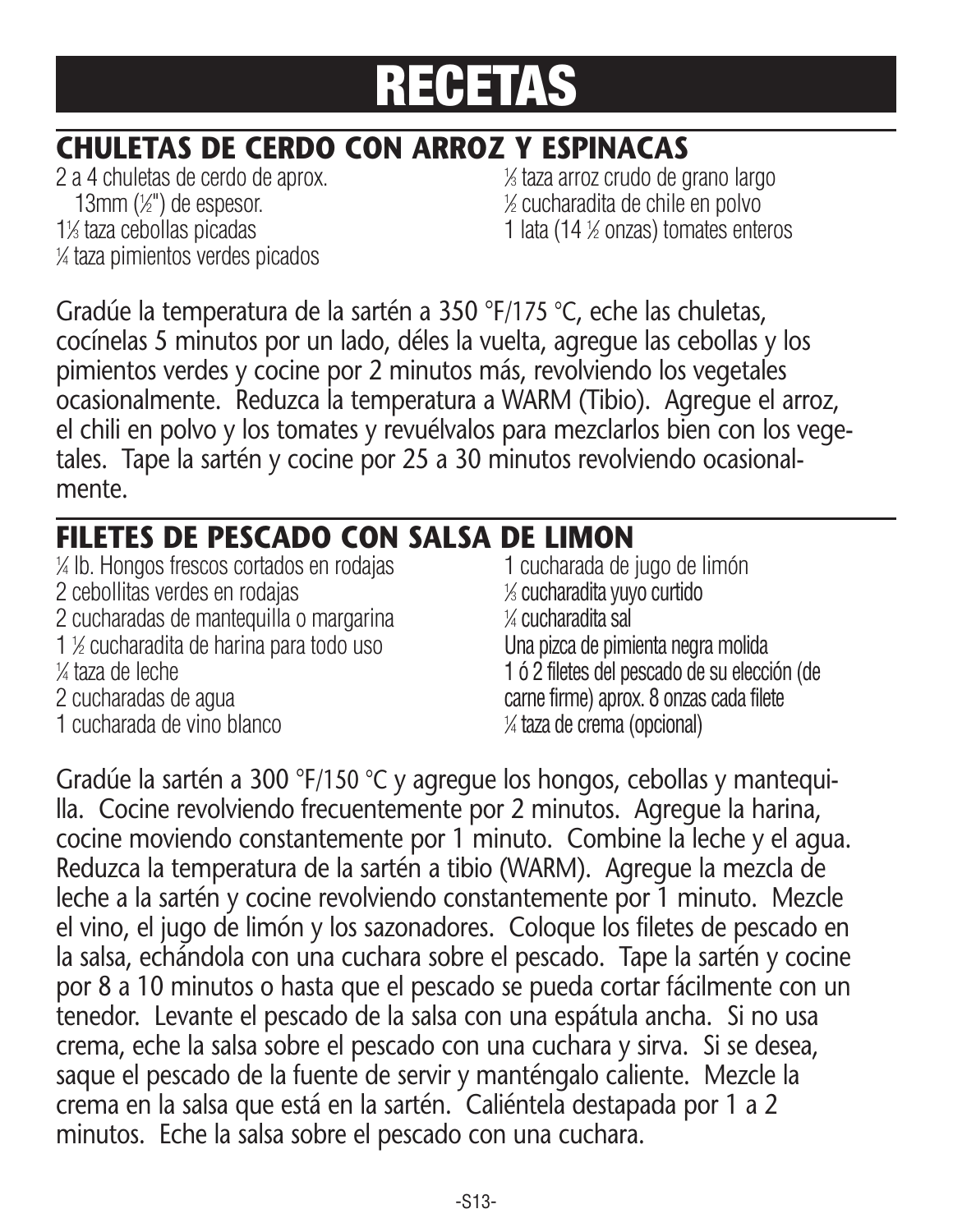### **POLLO A LA CACCIATORE**

2 cucharadas aceite vegetal <sup>1</sup>

- mitades de pechuga) 1 hoja de laurel
- 
- % de taza de cebollas picadas
- 
- 1 lata (14  $\frac{1}{2}$  onza) de tomates pelados en trozos

⁄3 de taza de pimientos verdes picados 3 a 4 piezas de pollo (muslos, piernas, 1 lata (4 onzas) de hongos en rodajas drenados ⁄3 de taza de cebollas picadas 1 cucharadita de sazonador italiano Sal y pimienta negra al gusto Tallarines cocidos calientes u otra pasta

Regular la temperatura de la sartén a 350 °F/175 °C, agregar el aceite, echar las piezas de pollo con el lado de la piel hacia la sartén y cocinar las presas de pollo hasta que queden bien doradas por un lado, aprox. 5 minutos. Voltear el pollo y echar las cebollas y el ajo. Cocinar por 3 minutos o hasta que las cebollas se cocinen pero que no se tuesten. Reducir la temperatura a tibio (WARM). Agregar el resto de los ingredientes, excepto los tallarines. Tapar la sartén y cocinar por 30 a 40 minutos o hasta que el pollo quede cocido. Revolver la salsa y echarla ocasionalmente sobre el pollo con una cuchara. Servir el pollo y la salsa sobre los tallarines o cualquier otra pasta.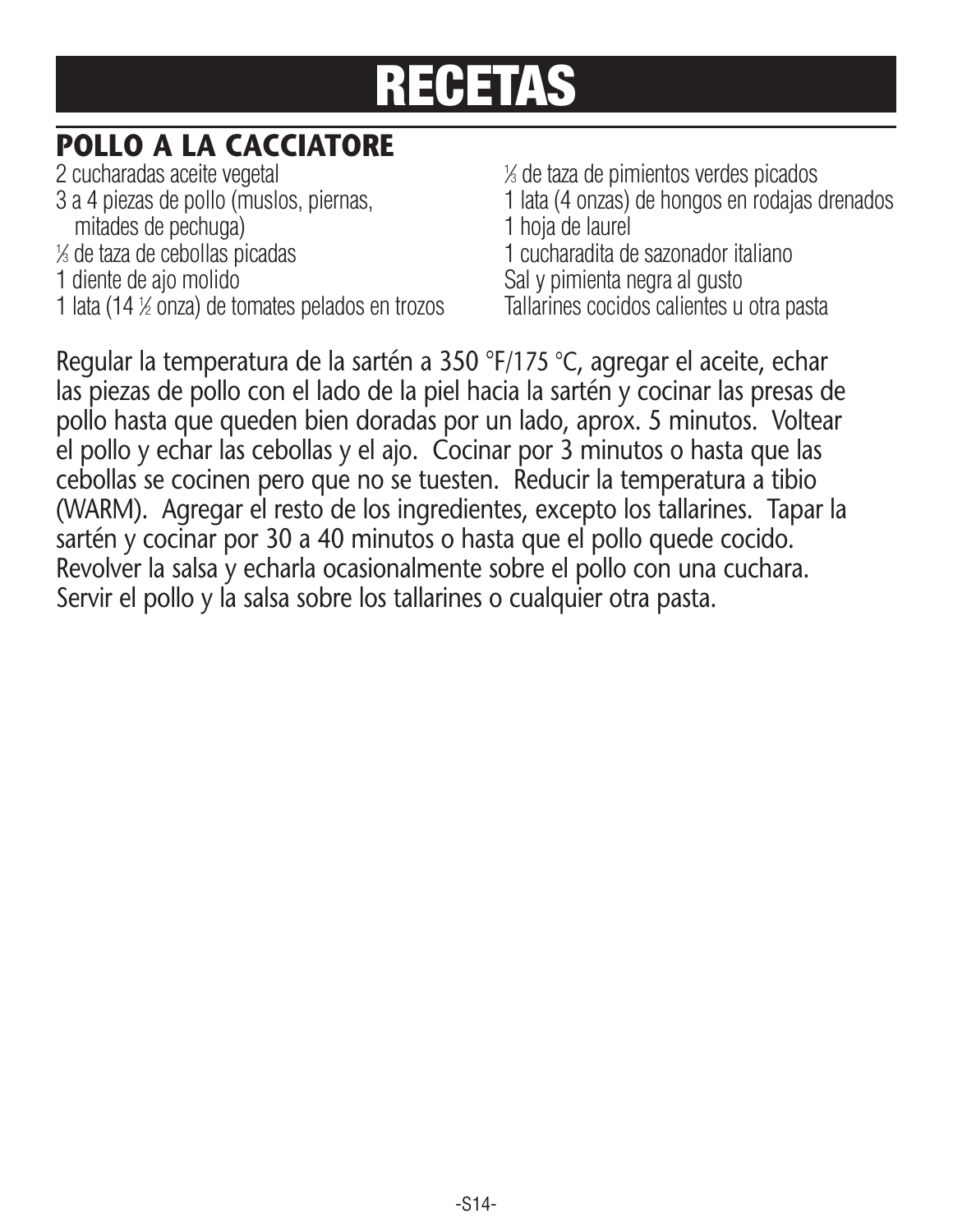### **MEZCLE EL BISTEC FRITO Y EL BROCOLI**

Entre <sup>1</sup> ⁄2 libra y <sup>3</sup> ⁄4 de libra de lomo o solomillo <sup>1</sup> 1 diente de ajo picado en el seu seu Sal a gusto Sal a gusto en el seu Sal a gusto en el seu Sal a gusto en el<br>Sal a gusto en el seu Sal a gusto en el seu Sal a gusto en el seu Sal a gusto en el seu Sal a gusto en el seu 2 cucharadas de salsa de soja, por separado <sup>3</sup> 2 cucharadas de jerez seco, por separado 1 ó 2 zanahorias medianas, cortadas a 45º  $\frac{1}{2}$  taza de caldo de carne  $\frac{1}{2}$ 1 cucharada y media de maicena **Arroz** cocido, caliente

⁄4 de cucharada de azúcar 2 cucharadas de aceite de maíz o de sésamo ⁄4 de taza de brócoli ⁄2 cebolla, cortada en rodajas finas

Corte la carne en tajadas finas y colóquela en un recipiente de vidrio. (Congele parcialmente la carne entre 30 y 60 minutos para cortarla más fácilmente.) Agregue ajo, jengibre, 1 cucharada de salsa de soja y 1 cucharada de jerez. Mueva la mezcla para que los ingredientes se mojen. Deje reposar la carne a temperatura ambiente durante 30 minutos.

Mezcle el resto de la salsa de soja y el jerez con el caldo, la maicena, el azúcar y la sal, y déjelos a un costado. Fije la temperatura de la sartén en 350 °F (175 °C). Agregue aceite y caliente durante 1 minuto. Escurra la carne, quítele el adobo y colóquela en la sartén. Rehogue entre 7 y 9 minutos, o hasta que la carne está hecha. Retire la carne y manténgala caliente. Agregue los vegetales. Tape la sartén y cocine durante 3 minutos, o hasta que los vegetales estén crujientes y tiernos. Revuélvalos durante la cocción. Reduzca la temperatura a 250 °F (120 °C). Mezcle la carne y los vegetales. Revuelva el caldo y luego viértalo sobre los vegetales y la carne. Caliente y revuelva hasta que el caldo esté caliente y espeso. Sirva sobre el arroz.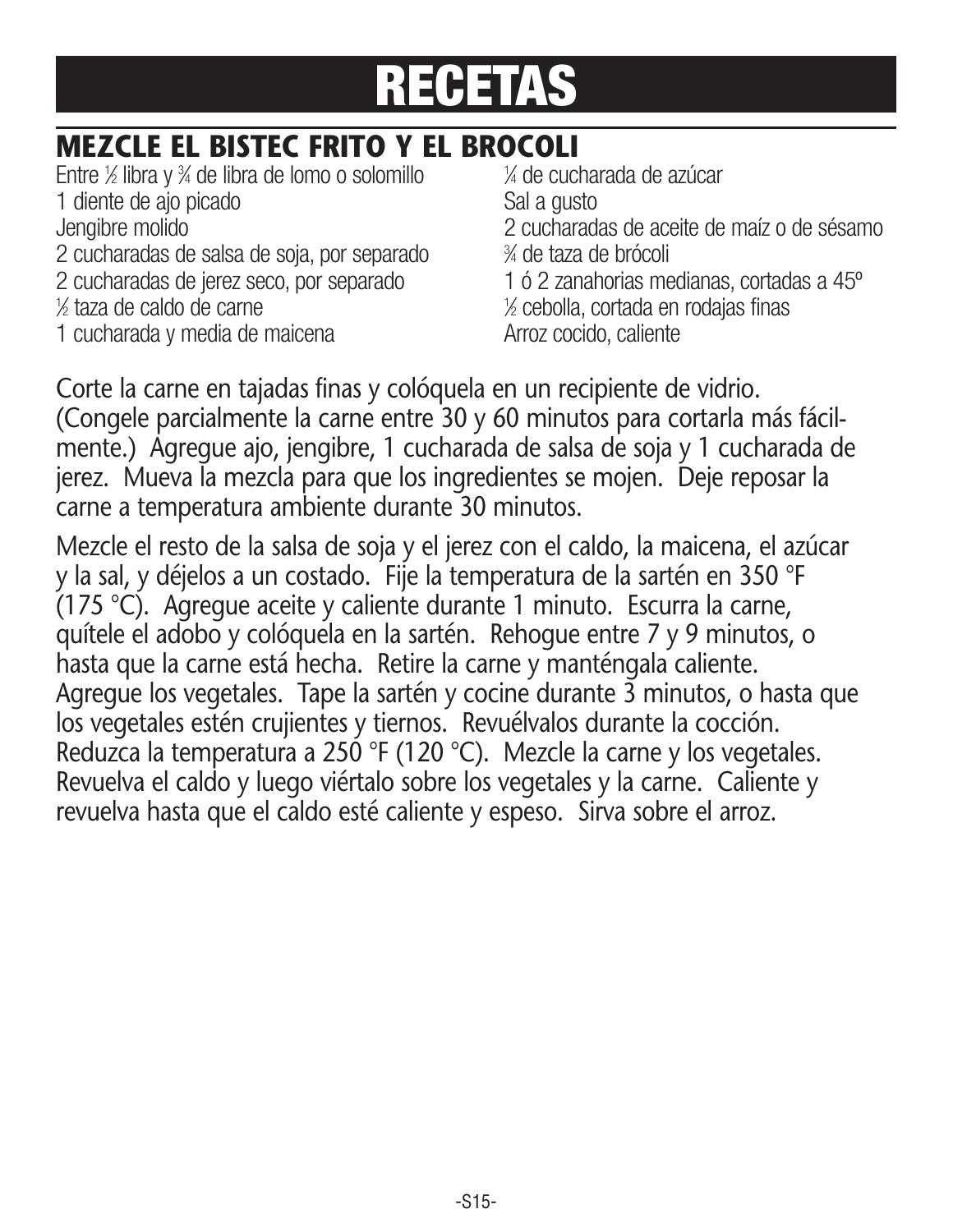### **FILETE A LA PIMIENTA**

- 2 cucharadas de granos de pimienta negra o 1 cucharada de manteca o margarina de una mezcla de granos de pimienta negra, verde y roja 3 cucharadas de bourbon o de caldo de carne
- Entre <sup>1</sup> ⁄2 libra y <sup>3</sup> hueso (1 filete o 1 de solomillo)
- 
- 
- 
- 3 cucharadas de agua

Coloque los granos de pimienta en una bolsa de plástico. Muela los granos de pimienta con un palo de amasar o con un mazo. Presione los granos de pimienta molidos de forma regular sobre los dos lados del filete. Deje el filete a un costado. Fije la temperatura de la sartén en 300 °F (150 °C). Agregue el filete y cocine 7 minutos por lado hasta que quede cocido o hasta lograr la cocción que usted desee. Quite el filete de la sartén y manténgalo caliente.

Agregue la manteca y la cebolla de verdeo. Saltee y revuelva durante un minuto. Mezcle el bourbon o el caldo de carne con agua; viértalo sobre la cebolla tierna. Deje que se cocine, mientras lo revuelve constantemente, durante 2 minutos o hasta que la salsa se espese levemente. Corte el filete en porciones. Coloque nuevamente el filete en la sartén y vierta la salsa sobre la carne. Deje que se caliente durante 1 minuto. Sirva los filetes y vierta la salsa sobre la carne.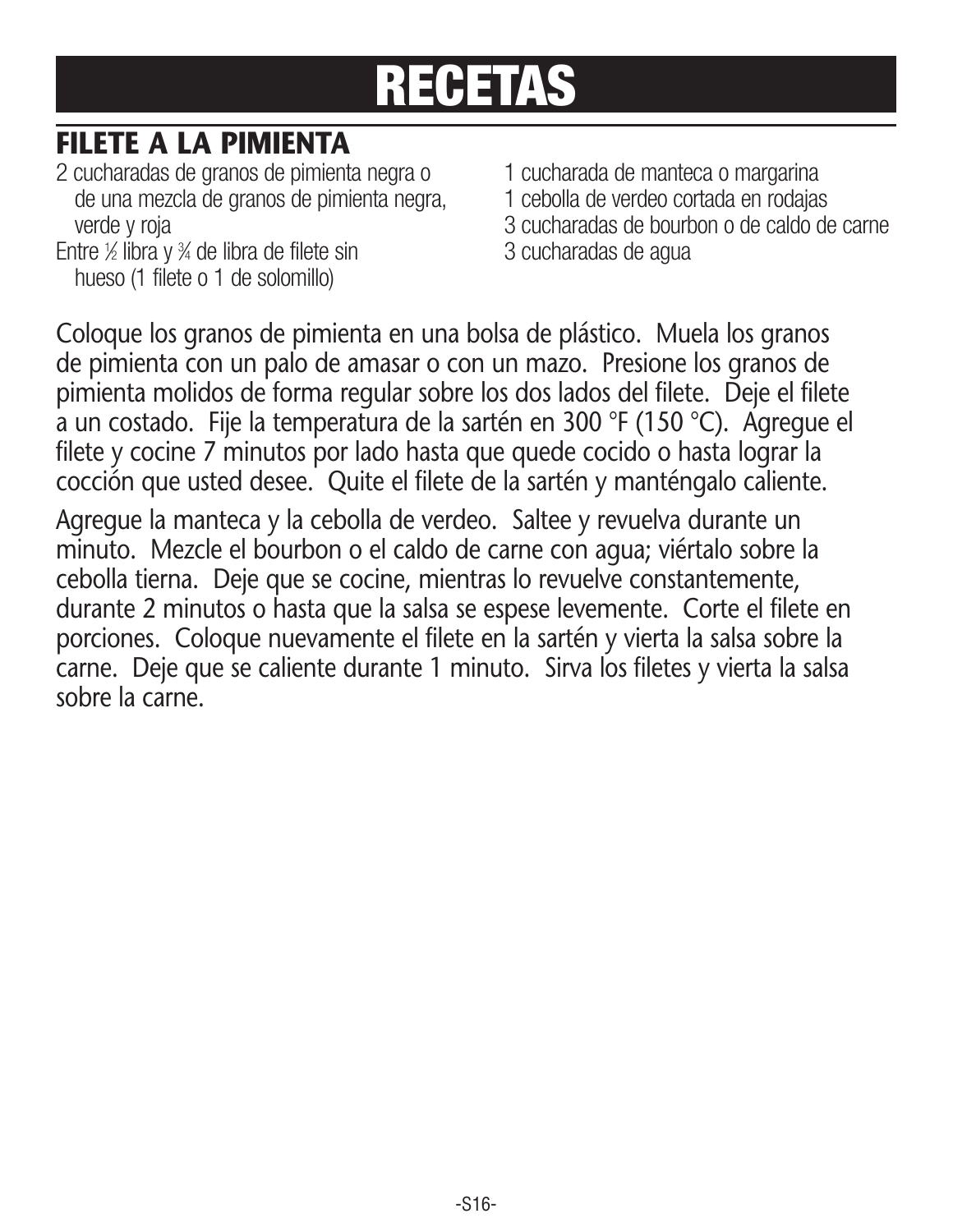# **NOTAS**